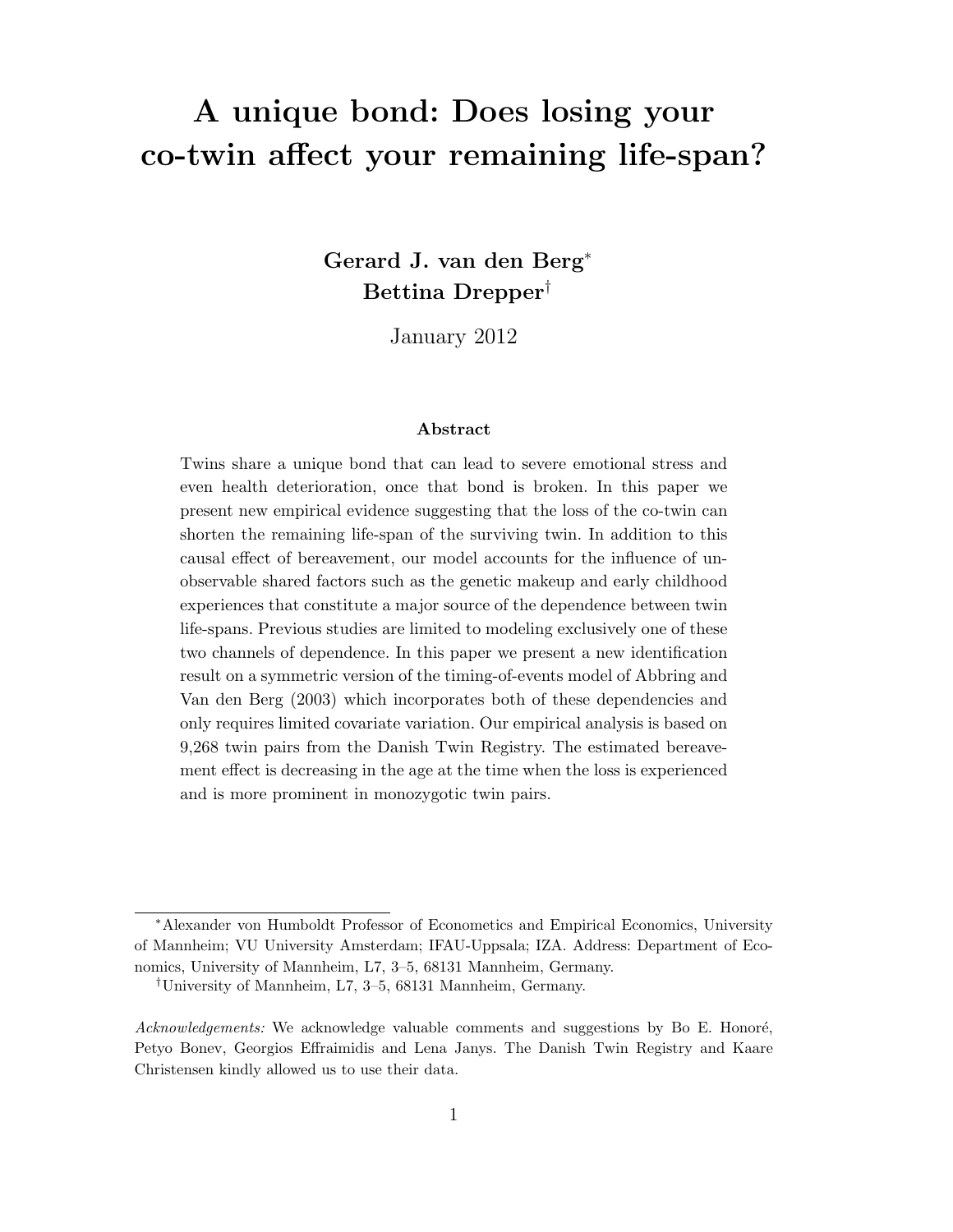## 1 Introduction

The effects of losing a close member of the social network (bereavement) are studied in several fields of research. In particular, studies that look at bereavement among twins can be divided into two strands of literature. Psychologists and psychoanalysts are concerned with different psychological manifestations of bereavement and the different stages of grief (see Segal et al., 1995; Segal and Ream, 1998; Woodward, 1988). While this part of the literature is mainly focused on psychological effects, demographers, epidemiologists and human biologists are interested in developing a joint model of twin life-spans that correctly accounts for the complex dependence structure within twin pairs. Tomassini et al. (2002;  $2001$ <sup>1</sup> and Hougaard et al. (1992a) use survival models for each twin life-span and include the life-span of the co-twin as an exogenous time dependent covariate. Hougaard et al. point out the problem with this approach, i.e. their estimated effect does not only capture the effect of bereavement but also the dependence due to shared genetic factors. Other studies are focused on modeling this latter type of dependence which does not only reflect the influence of shared genetic factors but also the similarity of the environment in early childhood. The most elaborate approach in this field is based on a bivariate frailty model which specifies a flexible dependence structure between the frailty terms (see Yashin and Iachine, 1995a; Wienke et al., 2001; Hougaard et al., 1992a,b). In this paper we present a model which unites these two approaches of the twin mortality literature allowing us to estimate a causal bereavement effect while controlling for unobserved shared factors.

The twin studies by Segal et al. and Woodward document that the loss of a co-twin can cause severe emotional stress and that the grief intensity for an identical (monozygotic) twin is typically higher than that for other relatives or spouses (see Segal and Bouchard, 1993; Segal et al., 1995). Besides feelings of despair, depersonalization (numbness, shock), rumination (preoccupation with the deceased) and loss of control, bereaved twins also show symptoms like loss of appetite, loss of vigor and other physical symptoms (see Segal and Blozis, 2002). According to Selye's General Adaptation Syndrome, psychological stress is a major cause of disease because chronic stress causes long-term biochemical changes (see Selye, 1936, 1955).

<sup>1</sup>Tomassini et al. also use a model in which they match each bereaved twin to two not bereaved twins based on zygosity, age and sex and compare the two resulting hazard rates after the age when bereavement takes place. Note, that this method also ignores the endogeneity of the time of bereavement caused by shared genetic factors.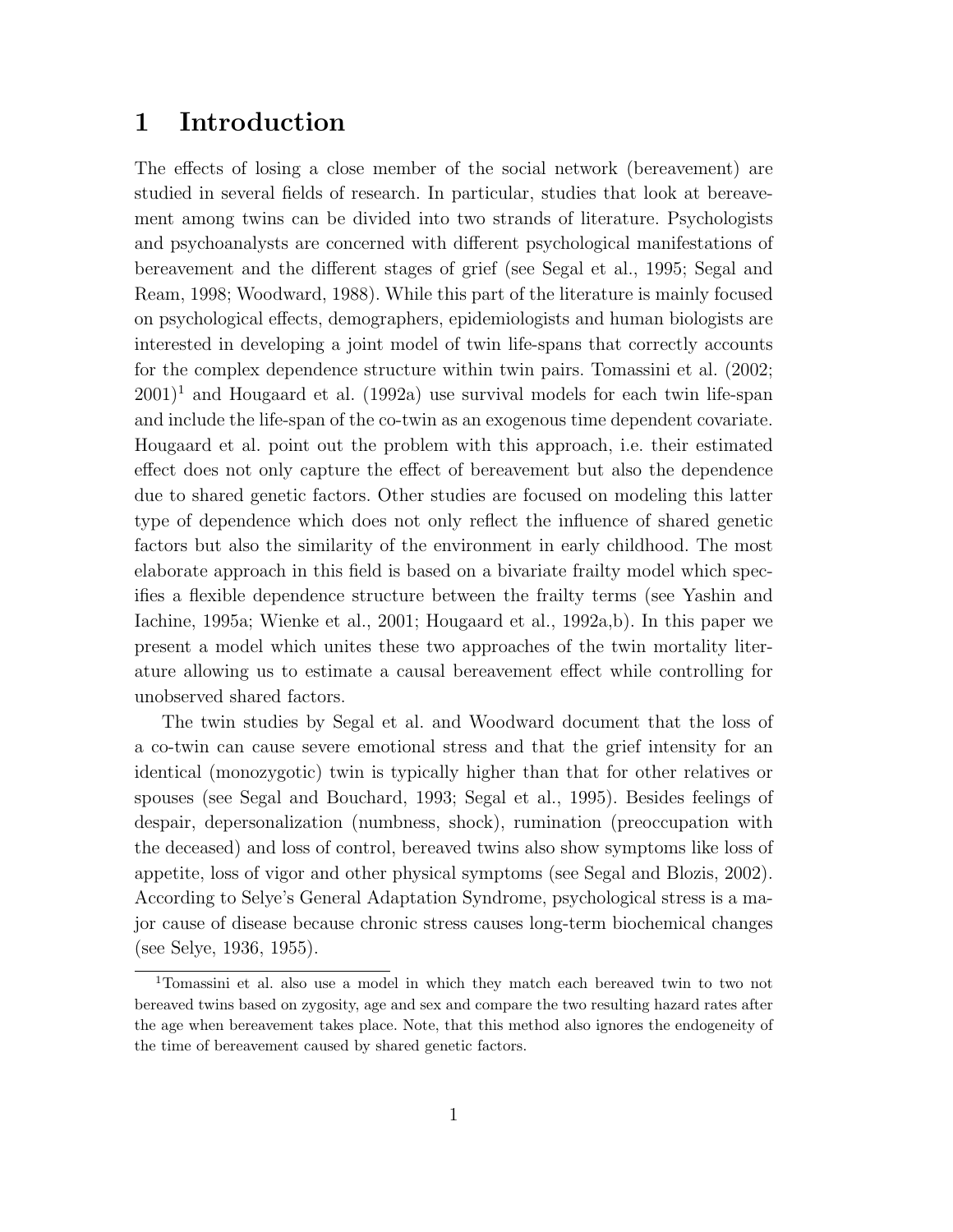"Every stress leaves an indelible scar, and the organism pays for its survival after a stressful situation by becoming a little older." (Hans Selye)

Sanders (1999) integrates Selye's well-established general theory of stress in her Integrative Theory of Bereavement. She points out that besides the familiar stages of grief, patients also show physiological changes and consequent vulnerability to illness after bereavement (see Sanders, 1980).

The psychological manifestations of grief in general are well documented and twin studies have established the existence of a strong psychological reaction to the loss of the co-twin. Furthermore, the studies by Selye and Sanders show the existence of a direct link between emotional stress and health outcomes. However, no empirical study has clearly established the existence of a causal dependence between bereavement and mortality for the case of twins.

Previous studies are focused on the effects of conjugal bereavement (see Manor and Eisenbach, 2003; van den Berg et al., 2006; Bowling, 1987). These studies find convincing evidence that the loss of a spouse can severely affect mortality shortly after bereavement. However, it remains unclear wether the measured effect on mortality originates exclusively from emotional stress, since the loss of the spouse also greatly affects the everyday life of the surviving partner. In contrast to spouses, most twins have separate families and support systems. This suggests that a causal dependence between twin life-spans should be in large part attributed to emotional bereavement.

The first contribution to the twin bereavement literature focused on mortality outcomes was made by Hougaard et al. (1992a). They study the joint distribution of life times of twins, estimating two models. The first one is the Freund (1961) model, which uses a bivariate exponential distribution and as such can be interpreted as a simplified version of the Tomassini et al. models. The Freund model allows for a causal effect of the death of one twin on the hazard of the other. The second model does not include a bereavement effect but instead accounts for the influence of unobservable shared factors. This latter source of dependence is an important component in models of twin life-spans. Twins often experience a similar early childhood and while dizygotic twins share approximately 50% of their genetic material (Segal and Ream, 1998), monozygotic twins have an identical genetic makeup. Consequently, the identification of a causal bereavement effect among twins requires a model which simultaneously accounts for the effect of unobservable shared factors. Previous attempts in the twin literature such as the models of Hougaard et al. and Tomassini et al. are limited to modeling only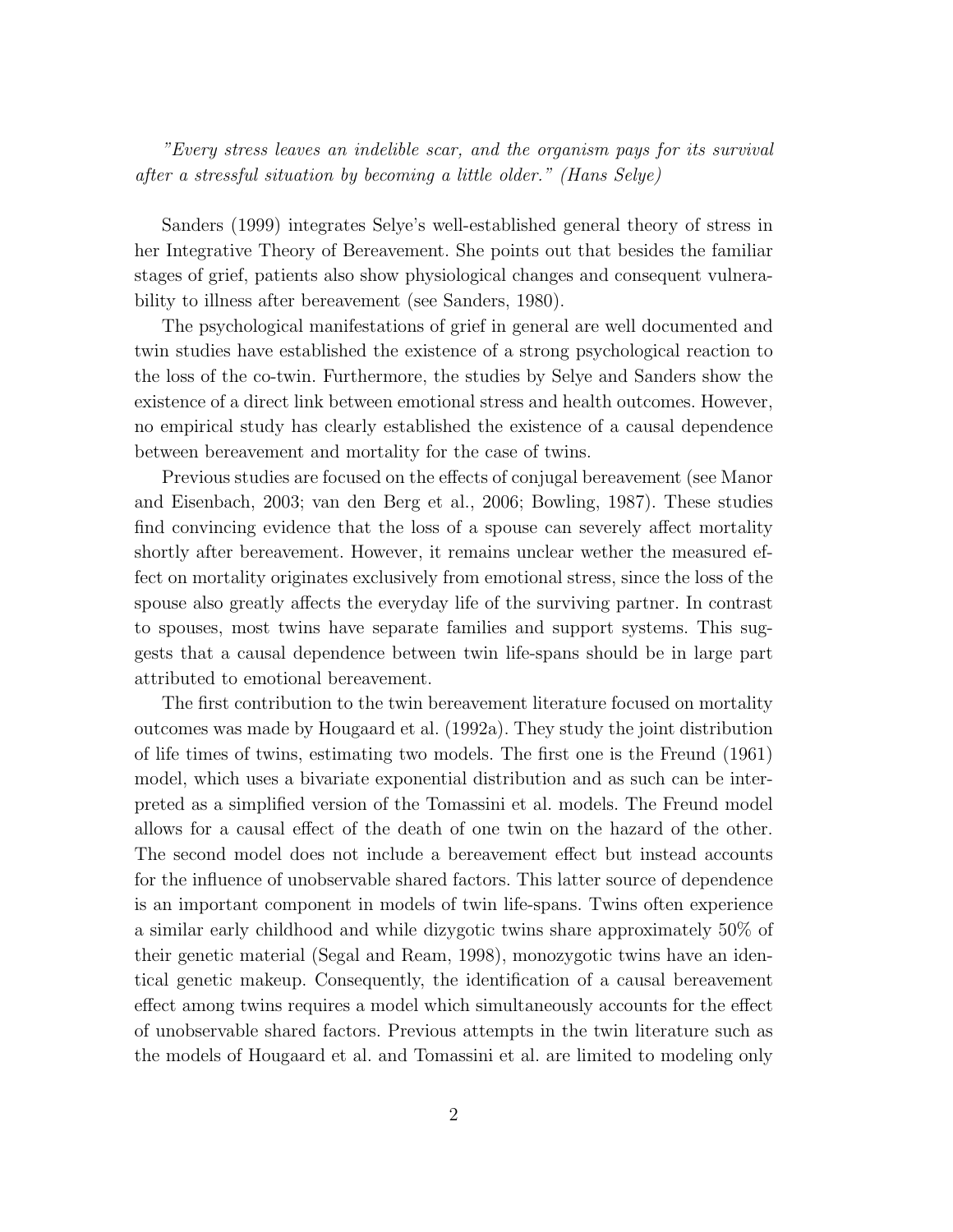one of the two effects at a time but fail to unite both in one model.

In the econometric literature, dependence due to shared factors is often called a "selection effect" while the effect of an event on the hazard rate of another outcome is labeled a "causal effect". This terminology highlights the fact that, to empirically study the causal effect, the results may also reflect the other effect. Ignoring one type of dependence may lead to biased estimates of the other type. The studies by Tomassini et al. (2002) and Hougaard et al. (1992a) recognize that the different dependencies are suited to fit different aspects of the data, giving hope that the two effects can be distinguished empirically. In her discussion of Hougaard et al.'s paper, Flournoy (1992) argues that a super-model is needed which unites both models and incorporates both effects simultaneously. Related models have recently been used in empirical econometric studies on the effect of labor market programs on unemployment durations. Abbring and Van den Berg (2003a) demonstrate that bivariate versions of the mixed proportional hazard model can be identifies which take both dependencies into account.

In our application we use data on 9,268 twin pairs including mono- and dizygotic twins from the Danish Twin Registry. As our analysis exploits the timing of deaths, it is advantageous to observe as many exits as possible in the data. The Danish Twin Registry is one of the oldest existing twin datasets and allows us to use cohorts from 1870 to 1930, ensuring that 80.8% of these twins have died by 2004<sup>2</sup>. The drawback of using such old cohorts is the limited information available on the twin pairs. The Danish Twin Registry is designed as a medical dataset, providing very detailed information on the causes of death and exit dates on a daily basis but has only very limited information on other characteristics of the twins. In particular, the available covariates do not vary within same-sex twin pairs.<sup>3</sup> Unfortunately, the identification result of Abbring and Van den Berg relies on the assumption of sufficient covariate variation within the unit of interest, the twin pair in our case. Consequently, their identification result does not apply to our dataset. In Section 2 we present a new identification result for a symmetric<sup>4</sup> version of the timing-of-events model that does not rely on this assumption.<sup>5</sup>

Our semi-parametric identification result has a wider relevance for the empir-

<sup>2</sup> In 2004 our window of observation ends.

<sup>3</sup>The major part of the dataset comprises same-sex twin pairs, since less effort was put into following up on different-sex twins in the Danish Twin Registry.

<sup>&</sup>lt;sup>4</sup>In contrast to the original timing-of-events model, the model we use here allows for treatment in both directions. Before the first exit occurs, both life-spans can potentially affect eachother.

 $5$ Note, that in our identification result we impose a multiplicative structure on the treatment effect function.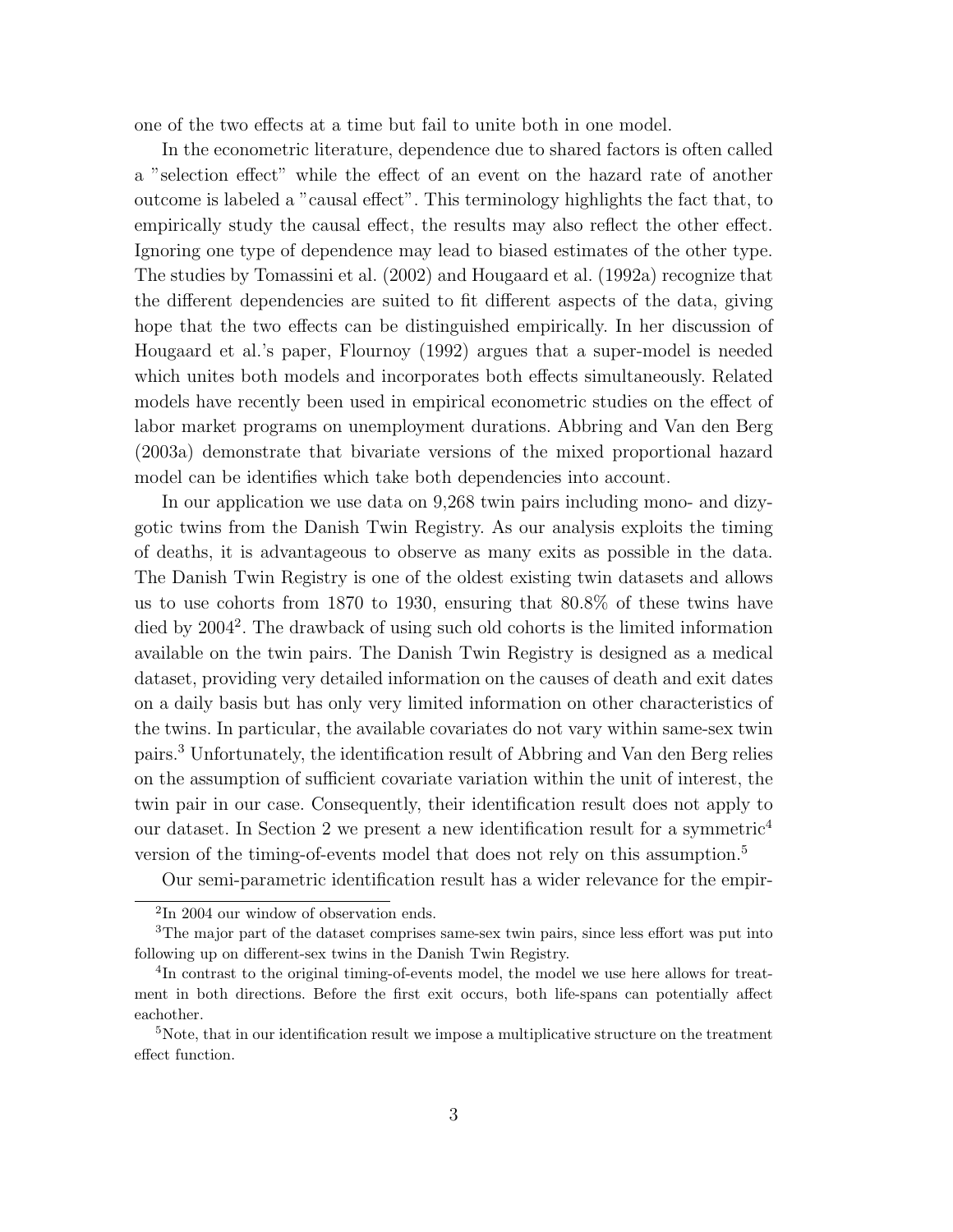ical study of parallel systems and networks and for epidemiological research. The symmetric timing-of-events model describes a very general setting in which two parallel durations are connected due to observable as well as unobservable timeconstant shared factors and at the same time the first exit potentially affects the survival of the other. In the most extreme case, the complete symmetry of our model allows for the two durations to be indistinguishable in terms of observable characteristics. So even if the durations can not be indexed (or the index 1,2 is completely uninformative) and the only observable covariates are characteristics of the duration pair (not individual characteristics), our identification result still applies. This result is relevant in cases of old datasets or for datasets which are limited for other reasons as well as in cases where the available covariates, creating the otherwise necessary variation within duration pairs, might be endogenous and therefore have to be excluded.

Our model allows to estimate a causal dependence between twin life-spans while controlling for the influence of shared genetic factors. However, the symmetric timing-of-events model can also be used to estimate the dependence between twin life-spans caused by shared genetic factors while controlling for a potential additional causal dependence. There is an extended field of research with the purpose to quantify the influence of genetic factors on mortality using data sets similar to ours. Our model allows to compare these different approaches and in our empirical analysis we show how the magnitude of the effects changes when excluding one of the two sources of dependence.

In Section 3 we shortly introduce the twin dataset from the Danish Twin Registry. For the purpose of our empirical analysis we impose some additional structure on the general symmetric timing-of-events model in Section 4 using functional forms that are well established in the twin mortality literature. Subsequently, our estimation results are presented in Section 5. We find a significant positive effect on the hazard rate of a bereaved adult twin that is decreasing in the age at which bereavement occurred. This effect is considerably stronger for monozygotic compared to dizygotic twin pairs. We sum up with a discussion of our results in Section 6 and a brief outlook in Section 7.

# 2 Model and identification result

In order to find a suitable model for the life-spans of twin pairs, we use a symmetric version of the timing-of-events model by (see Abbring and van den Berg, 2003a; Abbring and Heckman, 2007). This model can be expressed by the two individual hazard rates of durations  $T_1$  and  $T_2$  conditional on the observable vari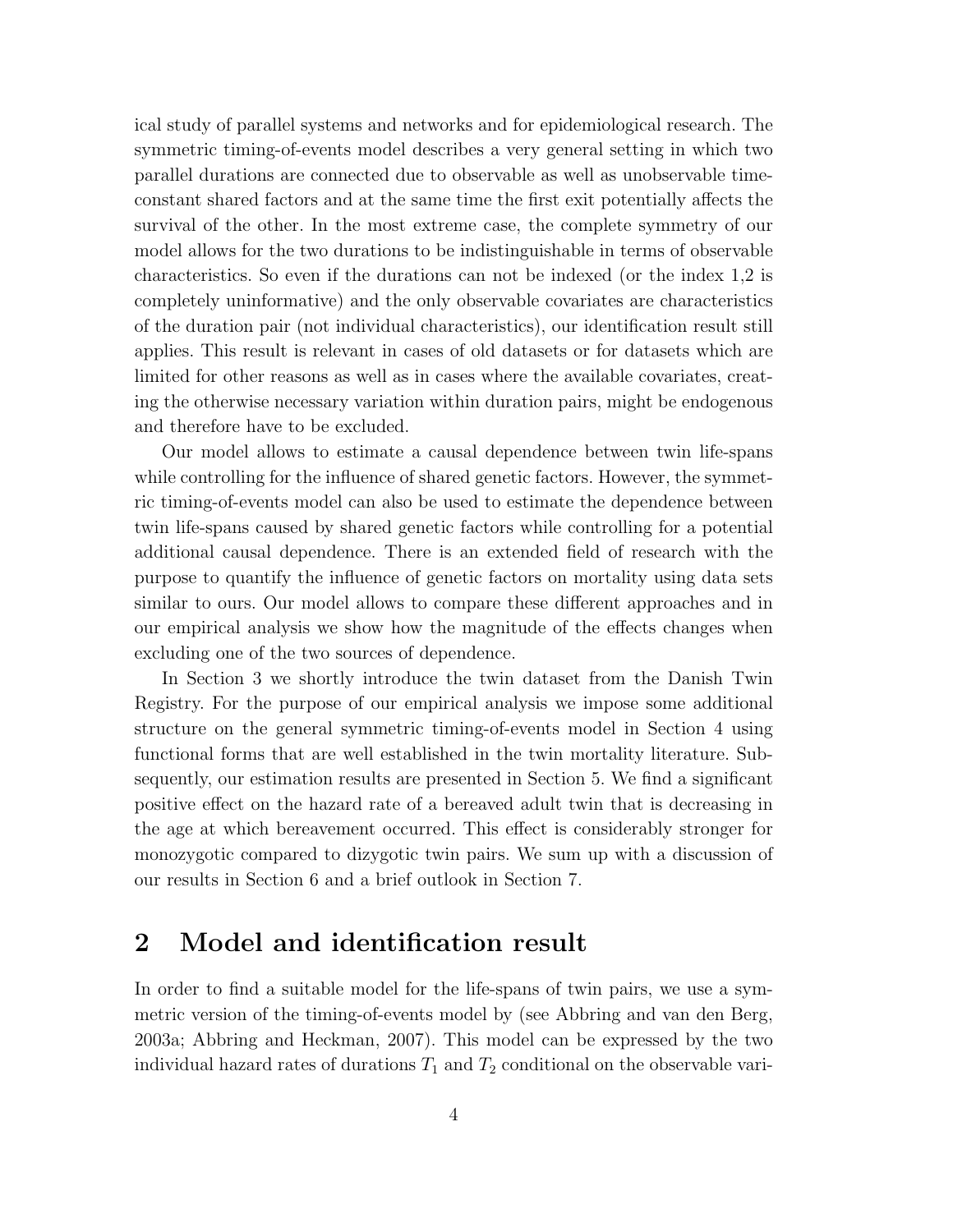ables x, the frailties  $V_1$  and  $V_2$  and the realized exit of the other duration.

**Model A:** The hazard rates of  $T_1|(T_2=t_2,x,V_1)$  and  $T_2|(T_1=t_1,x,V_2)$  are given by

$$
\theta(t|T_2 = t_2, x, V_1) = \lambda(t)\phi(x)\delta(t, t_2, x)^{I(t > t_2)}V_1
$$
  

$$
\theta(t|T_1 = t_1, x, V_2) = \lambda(t)\phi(x)\delta(t, t_1, x)^{I(t > t_1)}V_2,
$$

where the vector of frailties  $V = (V_1, V_2)'$  is assumed to be drawn from the bivariate distribution  $G(v_1, v_2)$  and the bereavement effect function is multiplicative in two of its arguments  $\delta(t, t_k, x) = \delta_a(t - t_k)\delta_b(t_k, x)$ .

Here, the first multiplicative term  $\delta_a$  of the bereavement effect function describes the dependence of the bereavement effect on the time passed since the loss occurred and  $\delta_b$  accounts for the dependence on the age at the time of bereavement as well as on observable variables  $x$ .  $I(.)$  denotes an indicator function, which is 1 if its argument is true and 0 otherwise. The function  $\lambda(t)$  models the duration dependence of the hazard rate and  $\phi(x)$  holds the effect of the covariates.

Note, that given the observables x, Model A allows for two types of dependencies between duration  $T_1$  and  $T_2$ . The first is reflected in the joint distribution of  $V_1$  and  $V_2$ . In our application to twin life-spans this dependency is caused by unobserved shared factors such as the genetic makeup and early childhood experiences. The second type of dependence is incorporated via the bereavement effect function  $\delta(t, t_k, x)$  that occurs as a multiplicative term in the hazard rate of duration j once duration k exits. Conditional on x and V, the variables  $T_1$  and  $T_2$  are only dependent through  $\delta(t, t_k, x)$ . Consequently, this factor can be given a causal interpretation as the effect of  $T_k$  on  $T_j$ . In contrast to the frailties V which reflect the influence of time constant unobserved characteristics, the bereavement effect accounts for the timing of events. Therefore, in Model A this effect can be seen as a local effect as it only affects the hazard rate of the surviving duration after the exit of the other occurs. In contrast, the influence of the unobservable factors V can be seen as a global effect as these factors influence the hazard rate of the two durations over the whole time interval  $[0,\infty)$ . It should also be pointed out that the setup in Model A rules out the existence of a third source of dependence in form of unobserved shared influences which vary over time. This also gives an intuition for the identifiability of Model A. By only allowing for one effect that is local (depends on the timing of events) and one that is global (reflects only time constant influences), both can be distinguished.

In contrast to Model A, in the original timing-of-events model of Abbring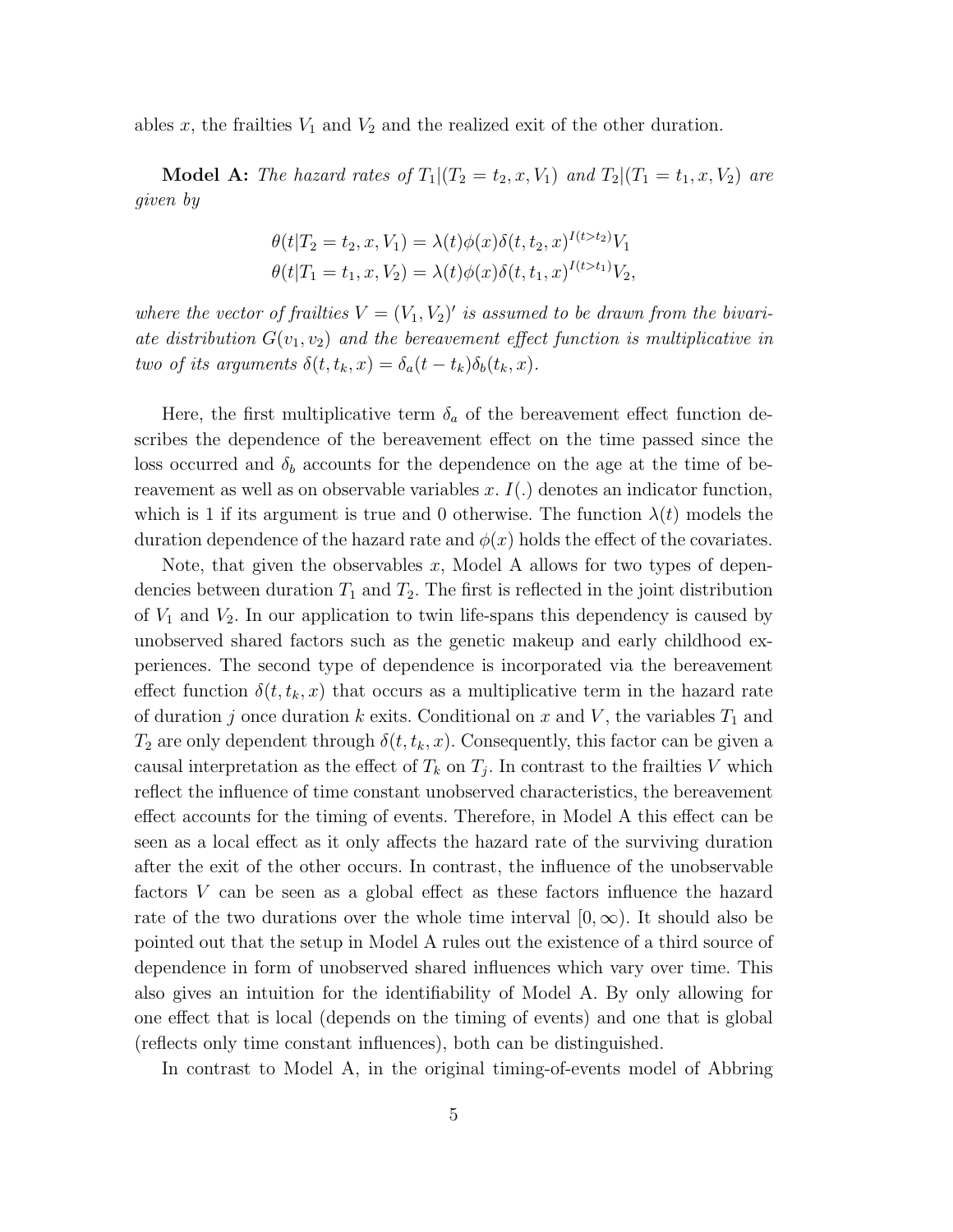and van den Berg (2003a) the functions  $\lambda$  and  $\phi$  are allowed to differ across the two hazards and only the hazard of duration 1 can be directly affected by the exit of duration 2.<sup>6</sup> In their paper the authors already point out that their identification results can be straightforwardly extended to a setting in which the full distribution of  $(T_1, T_2)|x$  is observable and both durations can potentially be treated by the exit of the other, similar to our setup. However, a different identification strategy is needed for the identification of Model A in which  $\lambda$  and in particular  $\phi$  is the same in both hazards. The difficulty arises from this complete symmetry in the covariate effects  $\phi(x)$ . The latter implies that all covariates in the vector x enter both hazards with the same value and have the same effect.

The result by Abbring and van den Berg (2003a) uses the fact that until the first exit occurs, the two durations are competing risks. Therefore, their proof exploits an identification result of the mixed proportional hazard competing risk model (see Abbring and van den Berg, 2003b). In such a competing risks model, variation of the covariate effects across the two hazards is necessary in order to trace out the bivariate frailty distribution  $G(v_1, v_2)$ . In particular, the assumption is necessary that the function  $(\phi_1(x), \phi_2(x))$  can attain all values over a nonempty open set  $\Phi \subset (0,\infty)^2$  when x varies over  $\mathcal{X}$ .<sup>7</sup> Since in our symmetric setup it holds that  $\phi_1(x) = \phi_2(x) = \phi(x)$ , we cannot exploit this exogenous variation across the two hazards in our model.<sup>8</sup>

Although the original model of Abbring and van den Berg is more flexible compared to Model A, as it allows for different baseline hazards as well as different regression component functions across the two hazards, it is also more restrictive in the sense that it relies on sufficient variation of the covariate effects across the two durations. Therefore the symmetric case of Model A is not covered by their result. The main difference in terms of the identification strategy is the fact that while the original result of Abbring and van den Berg exploits the results from the mixed proportional hazard competing risk model, our identifica-

<sup>6</sup>The original model also does not need the assumption that the treatment effect can be separated into two multiplicative parts.

<sup>&</sup>lt;sup>7</sup>If  $\phi_j(x) = e^{\beta_j^T x}$  then it would be sufficient that the vector x has two continuous covariates which affect the hazard rates of both risks but with different nonzero coefficients, and which are not perfectly collinear.

<sup>8</sup>For twins it is very unlikely that observable characteristics like sex or cohort will affect twin 1 systematically different compared to twin 2. In our dataset, twins are indexed according to their order of births. The firstborn has index 1 and the second index 2. But this information is extremely unreliable especially for the older cohorts. Note further, that since we use cohorts from 1870 onwards, we only have a very limited set of covariates available in our analysis none of which vary within same-sex twin pairs. Therefore, we can not rely on sufficient exogenous variation within twin pairs.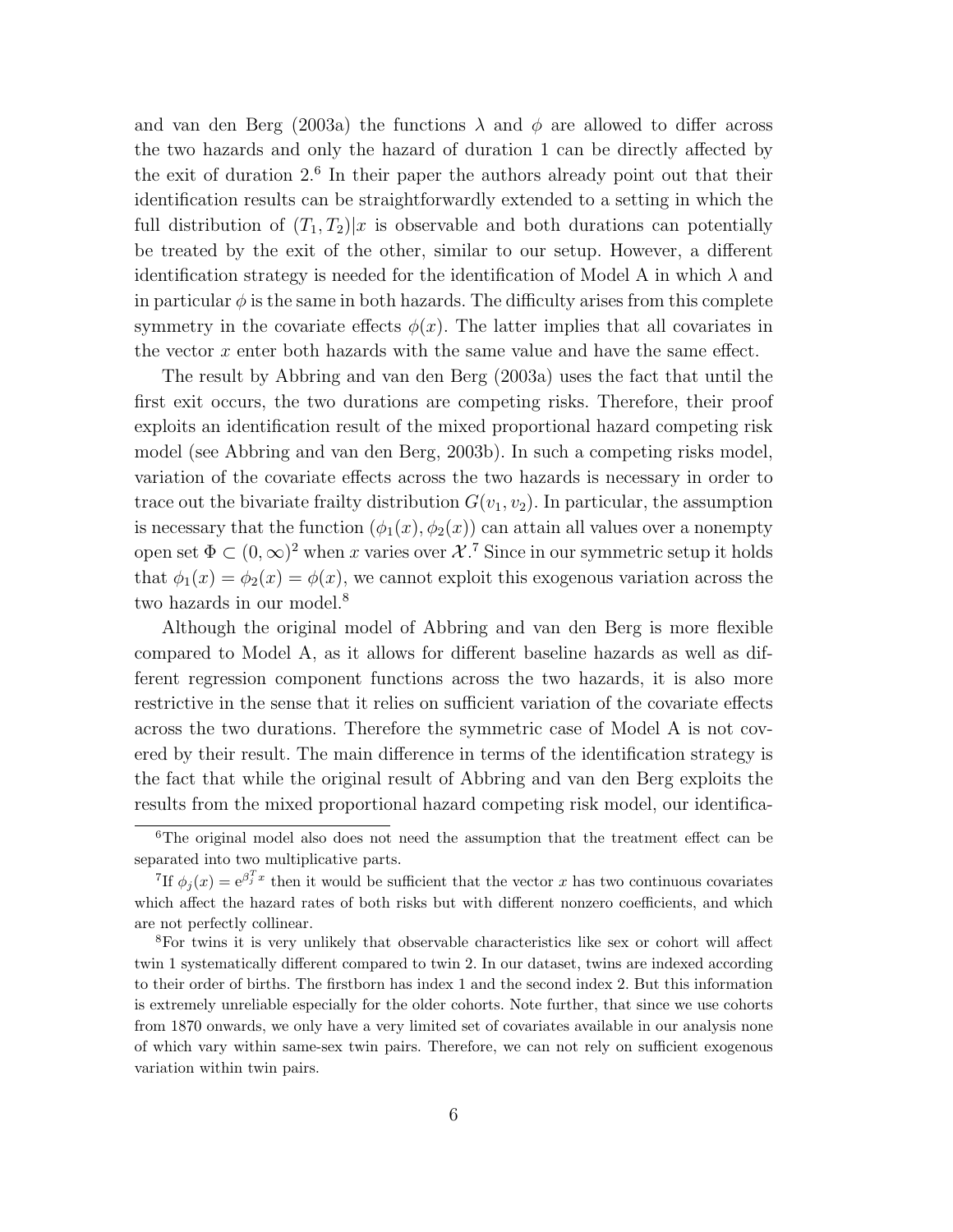tion strategy relies on results from the simple mixed proportional hazard model. By imposing a multiplicative structure on the treatment effect function we are able to split the hazard rate into multiplicative parts reflecting the dependence on time  $t$ , observables x and unobservable influences V which is characteristic for a mixed proportional hazard model. We will exploit this structure at several steps throughout our proof.<sup>9</sup>

Assumption 1 The vector x is k-dimensional with  $1 \leq k < \infty$  and  $\phi : \mathcal{X} \to$  $U \subset (0,\infty)$ . The set  $\mathcal{X} \subset \mathbb{R}^k$  contains at least two values.

Assumption 2  $\delta_a : \mathbb{R}_+ \to (0,\infty)$  with  $\lim_{s\downarrow 0} \delta_a(s) < \infty$  and for  $\delta_b : [0,\infty) \times \mathcal{X} \to$  $(0, \infty)$  it holds that  $\nexists c \in (0, \infty)$  s.t.  $\delta_b(0, x) = c\phi(x)^{-1} \,\forall x \in \mathcal{X}$ .

**Assumption 3** For the function  $\lambda : [0, \infty) \to (0, \infty)$  it holds that for all  $t \in$  $(0,\infty)$  lim<sub>s</sub><sub>Lt</sub>  $\lambda(s) < \infty$  and has integral

$$
\Lambda(t) := \int_0^t \lambda(\tau) \, d\tau < \infty, \quad \forall \ t \ge 0
$$

and further

$$
\tilde{\Lambda}(t,s) := \int_s^t \lambda(\tau) \delta_a(\tau - s) d\tau < \infty, \quad \forall \ (t,s) \in [0,\infty)^2 : t > s \}.
$$

For some a priori chosen  $t_0$ ,  $t_0^*$  and  $x_0$ , there holds that  $\int_0^{t_0} \lambda(\tau) d\tau = 1$ ,  $\int_0^{t_0^*} \lambda(\tau) \delta_a(\tau) d\tau = 1$  and  $\phi(x_0) = 1$ .

**Assumption 4** V is an  $\mathbb{R}^2_+$ -valued time-invariant random vector  $(V_1, V_2)$ ' and is drawn from distribution G which does not depend on x and has a finite, positive mean. G is such that  $P(V \in (0,\infty)^2) = 1$ . Further, for all  $(t,x) \in (0,\infty) \times \mathcal{X}$  $\lim_{s \downarrow t} E(V_j | T_j \ge s, T_k = t, x) = E(V_j | T_j \ge t, T_k = t, x).$ 

Assumption 5  $\exists$  an open set  $\Psi \in (0,\infty)^2$  with  $t_1 > t_2 \ \forall \ (t_1,t_2) \in \Psi$  s.t. at all points  $(t_1, t_2) \in \Psi$  the function  $\Delta(t_1, t_2, x) = \tilde{\Lambda}(t_1, t_2) \delta_b(t_2, x)$  is continuously

<sup>&</sup>lt;sup>9</sup>Note, that the identification results presented in this section can be straightforwardly extended to the case where the bereavement effect function differs between the two durations. So if the two spells can be distinguished in the data, it is possible to identify two separate bereavement effects  $\delta_1(t, t_2, x)$  and  $\delta_2(t, t_1, x)$ . The first measures the effect of the exit of duration 1 on duration 2 and the other the effect of the exit of duration 2 on duration 1. However, in most applications including our twin model the effect of bereavement will be symmetric  $(\delta_1(t, t_2, x) = \delta_2(t, t_1, x)).$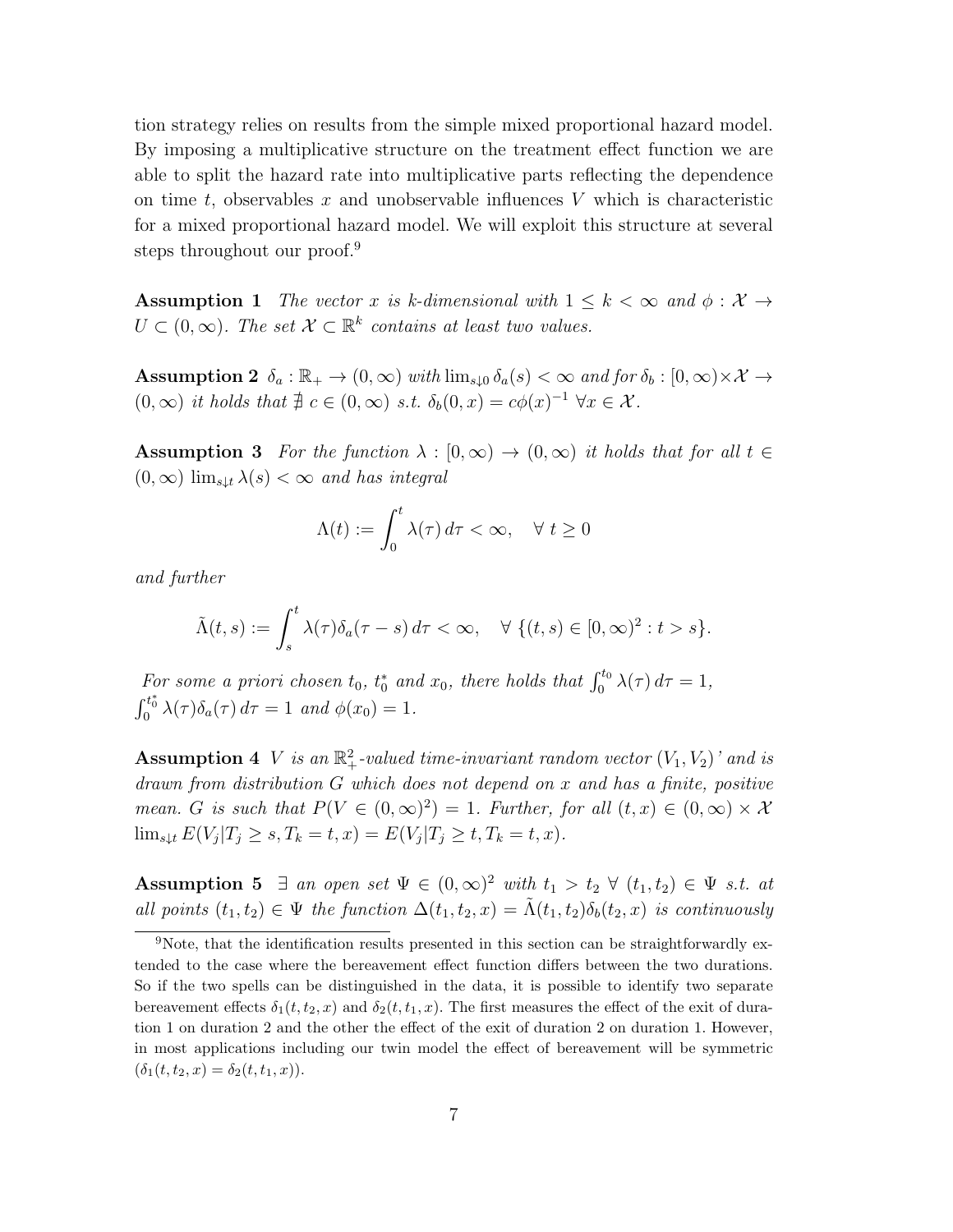differentiable with respect to  $t_2$ .<sup>10</sup>

Note, that for Assumption 1 a single dummy variable x that does not need to vary across the two hazards suffices, provided that it has an effect. In that case  $\phi(x)$  takes on only two values on X. Recall, that in the case of the original timingof-events model of Abbring and van den Berg (2003a) usually two continuous variables with different effects on the two hazards are needed in order to assure identification.<sup>11</sup> For our model the most limited case of covariate variation in form of a single dummy variable suffices.

Assumption 3 restricts the baseline hazard function to have existing limit  $\lim_{s\downarrow t}\lambda(s)<\infty$  for all  $t\in(0,\infty)$ . Note, that this does not rule out the piecewise constant case as well as most functional forms. Further, since this property only has to hold for strictly positive values, this does not rule out forms with  $\lim_{s\downarrow 0} \lambda(s) = \infty$  like the Weibull function. However, the initial jump of the bereavement effect has to have a finite limit. Consequently, this rules out functional forms for  $\delta_a$  with  $\lim_{s\downarrow 0} \delta_a(s) = \infty$ . This leads to the following propositions:

**Proposition 1** If Assumptions 1-4 are satisfied, then the functions  $\lambda$ ,  $\phi$ ,  $\delta_a$ ,  $\delta_b$ from Model A are non-parametrically identified (up to a scaling factor) from the distribution of  $(T_1, T_2)|x$ .

Note, that the identification of the function  $G$  is not included in Proposition 1. This leads to Proposition 2:

**Proposition 2** If Assumptions 1-5 are satisfied, then Model A which is characterized by the functions  $G, \lambda, \phi, \delta_a, \delta_b$  is non-parametrically identified (up to a scaling factor) from the distribution of  $(T_1, T_2)|x$ .

Proof of Proposition 1

*Identification of*  $\lambda$  *and*  $\phi$ : Let Z be the minimum of the two durations  $T_1$  and  $T_2$ . The survival function of  $Z|x$  is given as (see Appendix A.1 for details)

$$
S_Z(t|x) = \int_0^\infty e^{-\Lambda(t)\phi(x)w} dG_W(w), \text{ with } W = V_1 + V_2. \tag{1}
$$

<sup>&</sup>lt;sup>10</sup> Alternative assumption 5: The open set  $\Psi \in (0,\infty)^2$  could also exist for  $t_1 < t_2 \forall (t_1,t_2) \in \Psi$ s.t. at all points  $(t_1, t_2) \in \Psi$  the function  $\Delta(t_2, t_1, x)$  is continuously differentiable with respect to  $t_1$ .

<sup>&</sup>lt;sup>11</sup>The requirements for the vector of covariates x depends on the functional form assumptions for  $\phi_1(x)$  and  $\phi_2(x)$ .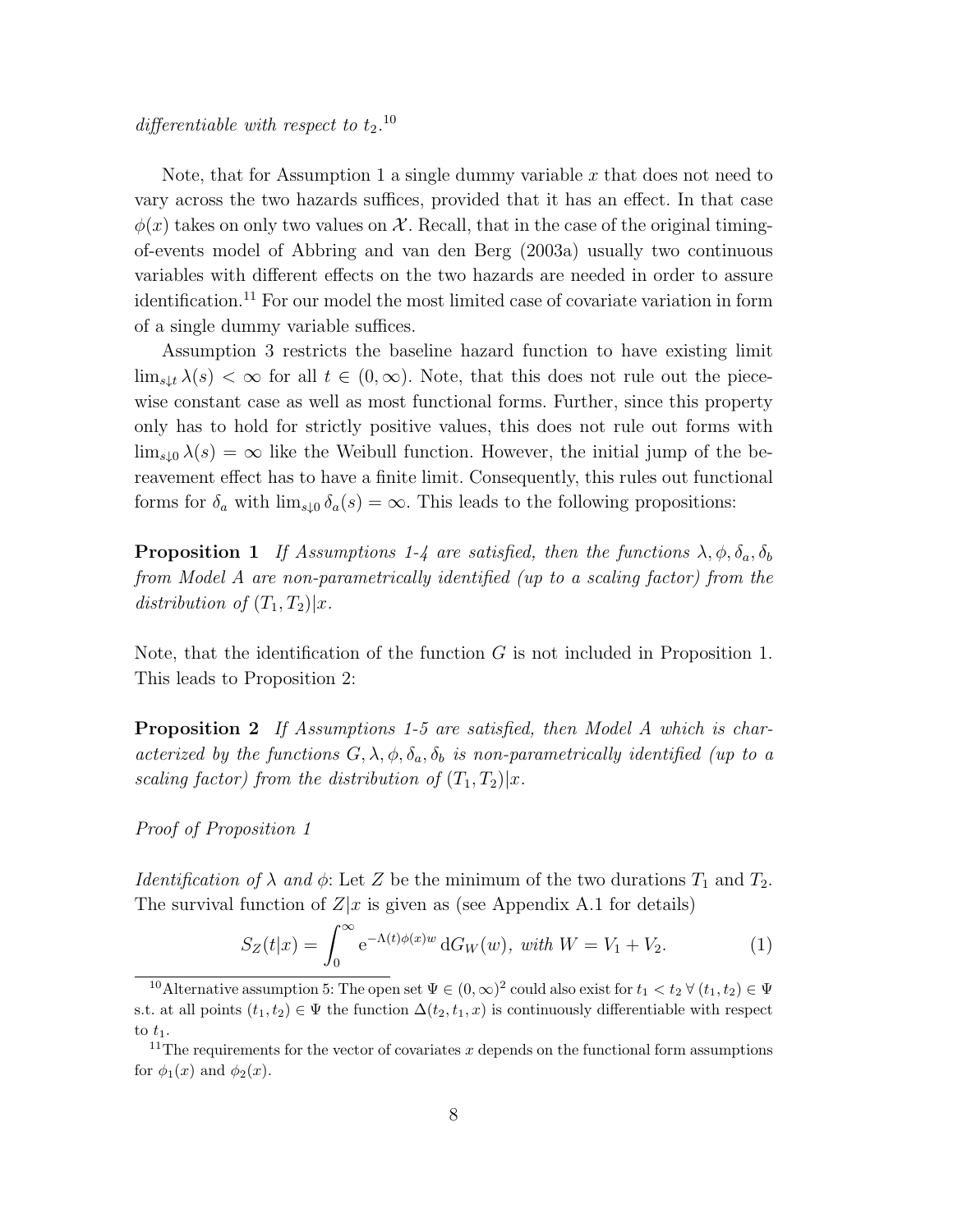Equation 1 shows that due to the symmetry of Model A, the distribution of  $Z$ has a hazard rate of the mixed proportional form:  $\theta_z(t|x, W) = \lambda(t)\phi(x)W$  with frailty  $W = V_1 + V_2$  drawn from distribution  $G_W$ . Intuitively, the hazard of the first exit given x and  $W$  is the sum of the hazards of the two competing risks:  $\theta_z(t|x, W) = \theta(t|T_2 \ge t, x, V_1) + \theta(t|T_1 \ge t, x, V_2) = \lambda(t)\phi(x)(V_1 + V_2)$ . Note, that conditional on x and W the two competing risks of twin 1 and twin 2 to die at time t, given that the co-twin survives this age, are independent events. The results by Elbers and Ridder (1982), (also see Lancaster, 1990; van den Berg, 2001, for an overview)<sup>12</sup> on the identification of the mixed proportional hazard model imply that under Assumptions 1-4, the model in equation (1) characterized by the functions  $\lambda$ ,  $\phi$  and  $G_W$  is identified up to a scaling factor (see A.1 for details).

*Identification of*  $\delta_a$ : The survival function of duration  $T_j$  given x and given that the exit of the other duration occurred at  $T_k = 0$  can be expressed as follows

$$
S(t|T_k=0,x) = \int_0^\infty e^{-\int_0^t \theta(\tau|T_k=0,x,V_j) d\tau} dG_{V_j|T_k=0,x}(v_j),
$$

where  $\theta(t|T_k=0,x,V_j)=\lambda(t)\phi(x)\delta_a(t-0)\delta_b(0,x)V_j$ . Here, we make use of the subset  $T_j|(T_k=0,x)$  of the observable bivariate distribution  $(T_1,T_2)|x$ . One of the durations exits at time  $T_k = 0$  and therefore the hazard of the other duration is affected by bereavement over the full interval  $(0, \infty)$ . Due to the multiplicative structure of the bereavement effect function, the distribution of  $T_j|(T_k=0,x)$  has a hazard rate of the mixed proportional form:  $\theta(t|T_k = 0, x, V_j) = \tilde{\lambda}(t)\tilde{\phi}(x)V_j$  with  $\lambda(t) = \lambda(t)\delta_a(t)$  and  $\phi(x) = \phi(x)\delta_b(0, x)$ . Again the results by Elbers and Ridder imply that under Assumptions 1-4 the mixed proportional hazard model defined by  $\{\tilde{\lambda}, \tilde{\phi}, G_{V_j|T_k=0,x}\}$  is identified up to a scaling factor and since  $\lambda$  is known, this also identifies  $\delta_a$ . Note, that one central assumption for the identifiability of a mixed proportional hazard model is the independence of observable variables and unobservable frailties. In Appendix A.2 we show that under Assumptions 1-4 the conditional frailty distribution  $G_{V_i | T_k=0,x}$  does not depend on x. Further, Assumption 2 states that the functions  $\phi(x)$  and  $\delta_b(0, x)$  are not proportional assuring that the function  $\phi(x) = \phi(x)\delta_b(0, x)$  generates sufficient exogenous variation.

*Identification of*  $\delta_b$ : In the following, we exploit information on the jump of the

<sup>&</sup>lt;sup>12</sup>Also see Kortram et al. (1995) for the case of only two possible values for  $\phi(x)$ .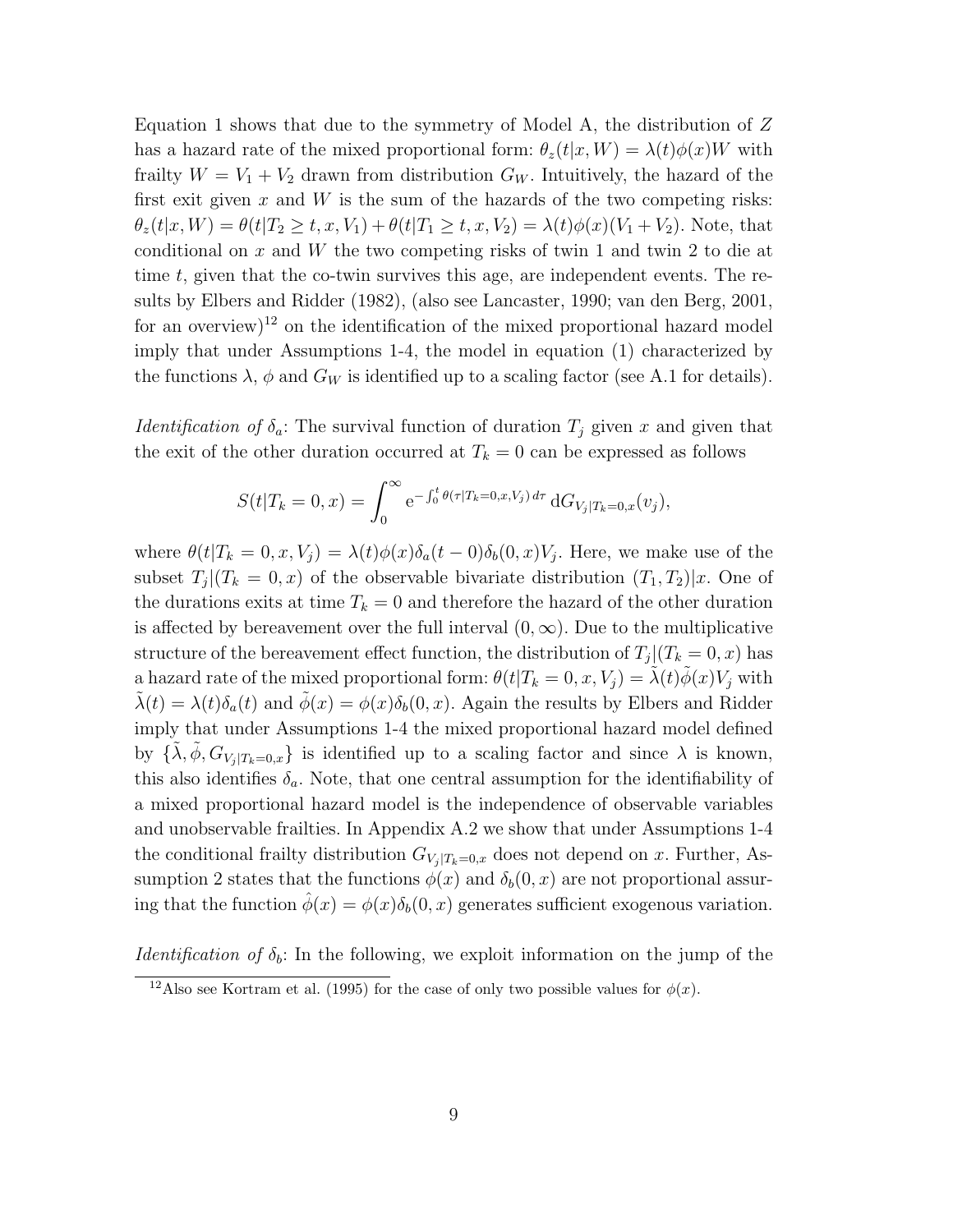hazard rate at the moment of bereavement

$$
\frac{\lim_{s\downarrow t} \theta(s|T_k = t, x)}{\theta(t|T_k = t, x)} = \frac{\phi(x)\delta_b(t, x)\lim_{s\downarrow t} \delta_a(s - t)\lambda(s)E(V_j|T_j \ge s, T_k = t, x)}{\phi(x)\lambda(t)E(V_j|T_j \ge t, T_k = t, x)}
$$
\n
$$
= \delta_b(t, x)\lim_{s\downarrow t} \delta_a(s - t)\frac{\lim_{s\downarrow t} \lambda(s)}{\lambda(t)}.
$$
\n(2)

Assumptions 2 and 3 assure the existence of  $\lim_{s \downarrow t} \delta_a(s - t)$  and  $\lim_{s \downarrow t} \lambda(s)$ . With this, the second equality directly follows from Assumption 4 stating that  $\lim_{s\downarrow t} E(V_j|T_j\geq s,T_k=t,x)=E(V_j|T_j\geq t,T_k=t,x)$ . Note, that the left hand side of equation 2 is observable for all  $(t, x) \in (0, \infty) \times \mathcal{X}$ . Since  $\lim_{s \downarrow t} \delta_a(s - t)$ ,  $\lim_{s\downarrow t} \lambda(s)$  and  $\lambda(t)$  are known from previous steps, we can trace out the function  $\delta_b(t, x)$  over  $(0, \infty) \times \mathcal{X}.^{13}$ 

#### Proof of Proposition 2

*Identification of G*: Recall that the functions  $\lambda, \phi, \delta_a, \delta_b$  in Model A are identified under Assumptions 1-4. The only function that remains unknown is the bivariate frailty distribution  $G(v_1, v_2)$ . The density  $f(t_1, t_2|x)$  for  $t_1 > t_2$  can be expressed as follows (see Appendix A.3.1)

$$
f(t_1, t_2|x) = c(t_1, t_2, x)\partial_{s_1, s_2}^2 \mathcal{L}_G(\phi(x)(\Lambda(t_2) + \Delta(t_1, t_2, x)), \phi(x)\Lambda(t_2)), \quad (3)
$$

with  $c(t_1, t_2, x) = \lambda(t_1)\lambda(t_2)\phi(x)^2\delta_a(t_1-t_2)\delta_b(t_2, x)$  and  $\Delta(t_1, t_2, x) = \tilde{\Lambda}(t_1, t_2)\delta_b(t_2, x)$ . Note, that all functions on the right hand side of equation 3 are identified except the cross derivative of the bivariate Laplace transformation  $\partial_{s_1,s_2}^2 \mathcal{L}_G(s_1, s_2)$ , with arguments  $s_1 = \phi(x)(\Lambda(t_2) + \Delta(t_1, t_2, x))$  and  $s_2 = \phi(x)\Lambda(t_2)$ . The Laplace transformation  $\mathcal{L}_G(s_1, s_2)$  is known to be a completely monotone function. This property implies that it's cross derivative  $\partial_{s_1,s_2}^2 \mathcal{L}_G(s_1, s_2)$  is also completely monotone (see Appendix A.3.2). Since completely monotone functions are real analytic and real analytic functions are uniquely determined by their values on a nonempty open set, the function  $\partial_{s_1,s_2}^2 \mathcal{L}_G(s_1,s_2)$  can be identified on its whole support  $S =$  $[0, \infty)^2$  if we know all it's values on a nonempty open set. In Appendix A.3.3 we show that under Assumption 5 the function  $(\phi(x)(\Lambda(t_2)+\Delta(t_1,t_2,x)), \phi(x)\Lambda(t_2))$ attains all values on a nonempty open set  $\Upsilon \subset (0,\infty)^2$  when  $t_1$  and  $t_2$  vary over  $\Psi \subset (0,\infty)^2$  with  $t_1 > t_2$ .<sup>14</sup> This identifies  $\partial_{s_1,s_2}^2 \mathcal{L}_G(s_1,s_2)$  and the integral

<sup>&</sup>lt;sup>13</sup>Note, that  $\delta_b(0, x)$  is already known from the last identification step.

<sup>&</sup>lt;sup>14</sup>Note, that if  $t_1 < t_2 \forall (t_1, t_2) \in \Psi$  then the same reasoning can be applied to the function  $(\phi(x)\Lambda(t_1), \phi(x)(\Lambda(t_1) + \Delta(t_2, t_1, x)))$ , which then holds the arguments of  $\partial_{s_1, s_2}^2 \mathcal{L}_G$  in the equation above for the case  $t_1 < t_2$ .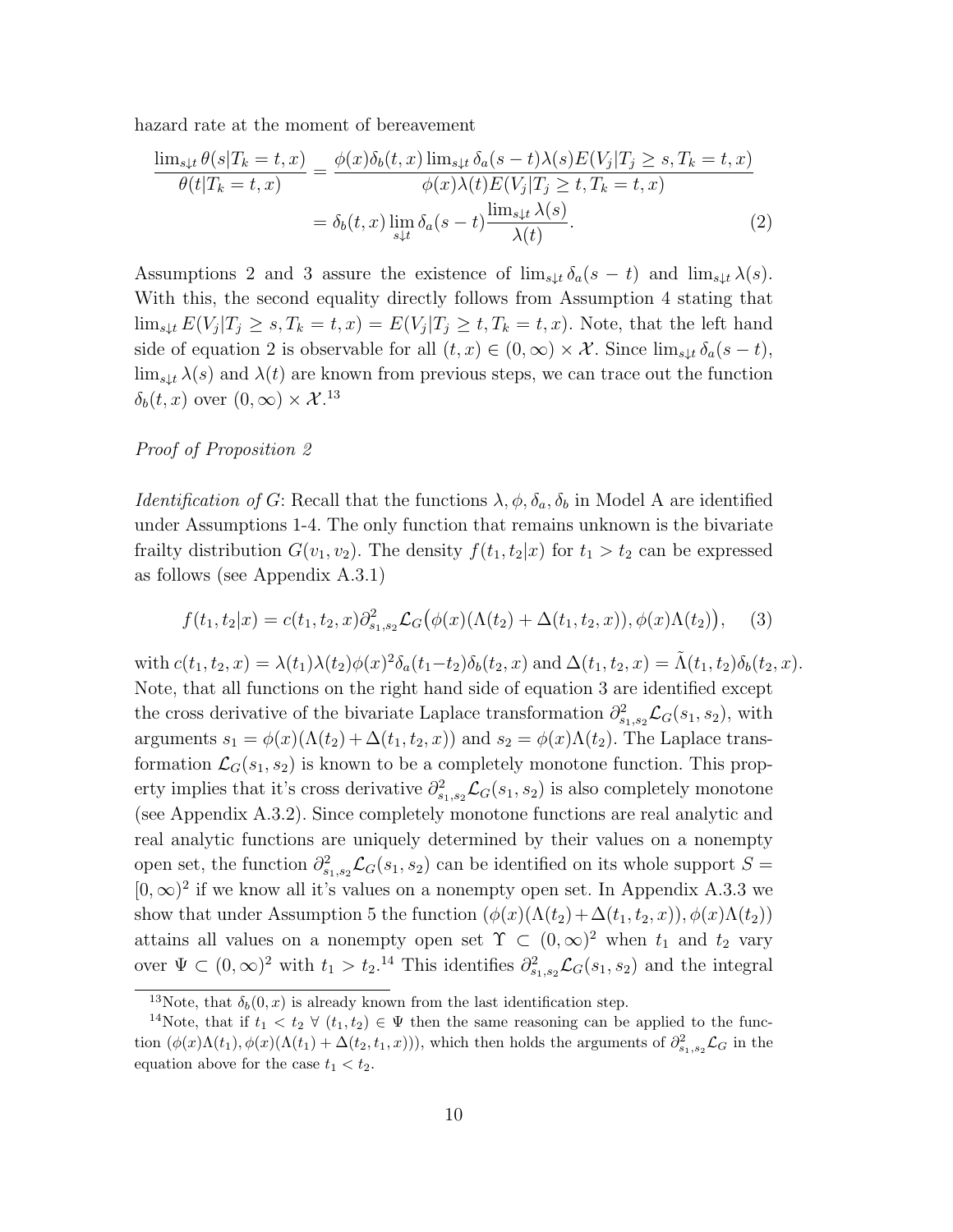$\int_0^{s_1} \int_0^{s_2} \partial_{s_1,s_2}^2 \mathcal{L}_G(u_1, u_2) \, du_1 du_2$  then gives us  $\mathcal{L}_G$ . Due to the uniqueness of the Laplace transformation this also determines  $G(v_1, v_2)$ .

## 3 Data

In our empirical analysis we use data from the Danish Twin Registry. When the registry was first established in 1954, the goal was to follow up on all samesex twins born since 1870 and surviving as twins until at least the age of 6. However, there is some selectivity in the very early cohorts. Twins who died young are less likely to be included in the sample. Further, most of the information on characteristics is only available for twins who survived January 1st 1943. Therefore, we restrict attention to twin pairs still alive at this date. This is not a serious limitation since we are particularly interested in the effects of bereavement at higher ages. We use cohorts from 1870 to 1930, assuring that we observe the exit of most twins before January 1st 2004 when our window of observation ends. The registry contains some different-sex twin pairs, but most effort was put into following up on same-sex and in particular monozygotic twin pairs. We refer to Skytthe et al. (2002) for detailed descriptions of the registry and the way it has been collected.

As a result, our sample includes 2,806 monozygotic and 6,462 dizygotic twin pairs of which 1,219 are different sex twin pairs. All twins are born between 1873 and 1930 and in all pairs both twins have survived until at least January 1st 1943. The birth and death dates and the resulting individual lifetime durations are observed in days. Individuals still alive on January 1st 2004 or who have emigrated have right-censored durations. Overall the death date is observed for 80% of the individuals in our sample. For 94.4% of this group we observe the death cause. The death cause is classified according to the International Classification of Diseases(ICD) system, versions 5-8, at the 3-digit level. These are grouped into 12 categories, of which the following groups are of specific interest: 'cardiovascular' (32.42%, death due to cardiovascular malfunctions or diseases), 'apoplexy'  $(14.13\%)$ , 'cancer'  $(26.03\%$ , death due to malignant neoplasms), 'suicide'  $(1.03\%)$ , 'accidents' (3.7%) and 'other' (including death due to tuberculosis, other infectious diseases, diseases of the respiratory, digestive or uro-genital system).

For each twin pair in our sample we observe zygosity, sex, year of birth, season of birth and region of birth. Note, that except sex, none of the available covariates vary within the twin pair. In the previous section we showed that our model does not rely on this kind of variation. The information on zygosity is very accurate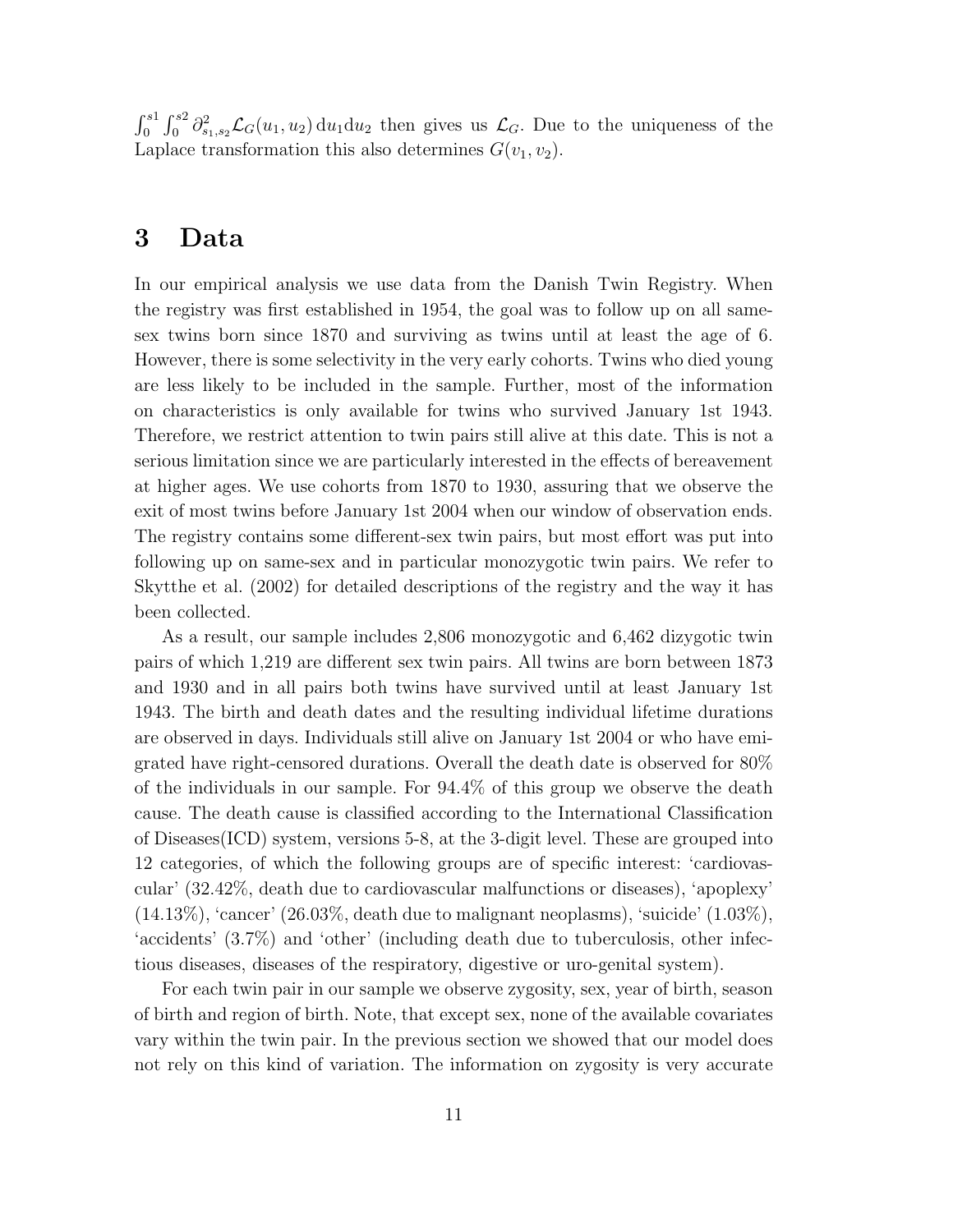with a misclassification rate below 5% (see Holm, 1983; Lykken, 1978). We use an indicator for being born in Copenhagen in our analysis to distinguish between rural and urban areas in Denmark. The additional distinctions between small towns and rural areas outside of Copenhagen turned out to be uninformative in our empirical analysis.

Besides having one of the oldest existing twin datasets in the world, the country of Denmark is especially suited for mortality studies using individual lifetime data over a long time interval. At the beginning of our window of observation in the 1870ties, Denmark compared to the rest of Europe already had a quite well established/comprehensive health care system. This is of particular importance for our purposes as a functioning health care system dampens economic shocks which twin pairs are exposed to over their whole life. There were also no major epidemics between 1870 and 2004 in Denmark. Recent studies have compared international mortality levels for 1918 and found that for the 1918–1919 worldwide influenza pandemic Denmark stands out as the country with the lowest levels of excess mortality (see Canudas-Romo and Erlangsen, 2008; Ansart et al., 2009). Furthermore, Denmark remained neutral in both World Wars and although it was occupied by Germany during the Second World War, casualties were negligible compared to the rest of Europe. In summary, lifetime data from Denmark from the 1870ties up to today provides a dataset that is little affected by economic or direct health shocks compared to the rest of Europe.

## 4 Model of twin life-spans

For the estimation of our twin model we impose additional structure on the symmetric timing-of-events model (Model A) introduced in Section 2. In particular, for each twin pair the vector of frailties  $(V_1, V_2)$  is assumed to be drawn from a Cherian bivariate Gamma distribution. This distribution is often used in lifetime models for twins (see Yashin and Iachine, 1995b; Wienke et al., 2001, 2002) and allows for an interpretation of the individual frailty term as the sum of a shared twin pair-specific term  $\tilde{V}_0$  and an individual-specific term  $\tilde{V}_1$ 

$$
V_j = \tilde{V}_0 + \tilde{V}_j \text{ for } j \in 1, 2.
$$

Here, each term  $\tilde{V}_1, \tilde{V}_2$  and  $\tilde{V}_0$  is independently drawn from a Gamma distribution. With this structure, the bivariate Gamma distribution of  $(V_1, V_2)$  has identical marginal distributions which reflects the symmetry of life-spans within twin pairs. Their mean is normalized to one and as a result, the joint distribution of  $(V_1, V_2)$ can be fully described by two parameters: the variance  $\sigma^2$  of  $V_j$  and correlation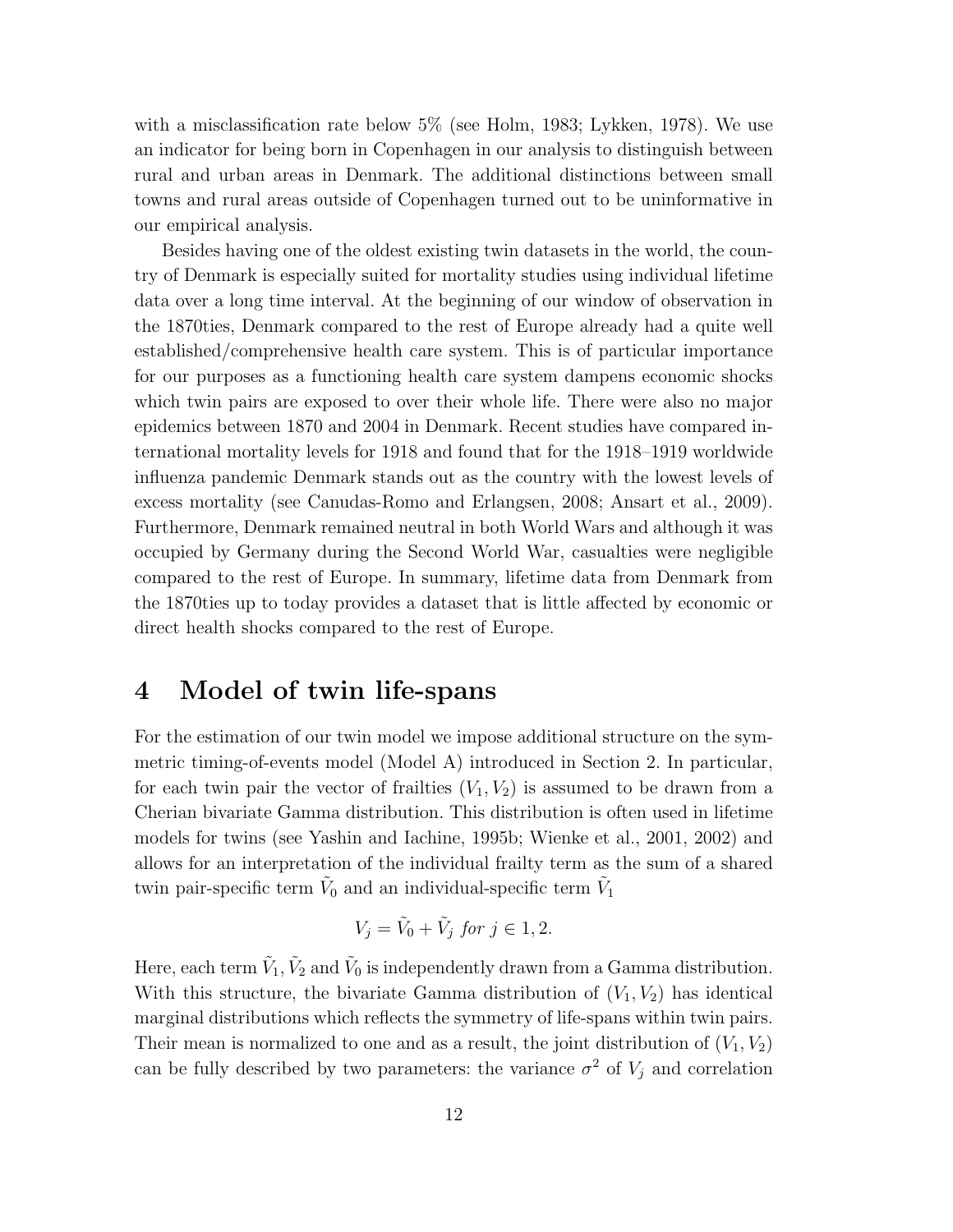$\rho$  of  $V_1$  and  $V_2$ . The latter equals the fraction of the total variance of  $V_j$  that the two twins have in common  $\rho = \frac{Var(\tilde{V}_0)}{Var(\tilde{V}_0 + \tilde{V}_0)}$  $\frac{Var(V_0)}{Var(\tilde{V}_0+\tilde{V}_j)}$ . Recall, that our sample includes monozygotic (MZ) as well as dizygotic (DZ) twin pairs. We estimate separate parameters for both types of zygosity:  $\sigma_{MZ}^2$ ,  $\rho_{MZ}$  and  $\sigma_{DZ}^2$ ,  $\rho_{DZ}$ .

In the following we denote the two life-spans of each twin pair by the vector of random variables  $(T_1, T_2)$  and their realizations by  $(t_1, t_2)$ .  $T_1$  and  $T_2$  are assumed to be independently censored from the right.<sup>15</sup> The twin life-spans follow a distribution given by the bivariate survival function  $S(t_1, t_2|x) = P(T_1 > t_1, T_2 > t_2|x)$ . Note, that for all twin pairs for which the minimum of  $T_1$  and  $T_2$  is censored, we do not observe the exact time of bereavement. The first exit could occur any time within the interval  $(min{t_1, t_2}, \infty)$ . Consequently, we have to integrate over the respective interval to account for the occurrence of all possible exit times. This leads to a survival function of the form<sup>16</sup>

$$
S(t_1, t_2|x) = \begin{cases} S^*(t_1, t_1|x) - \int_{t_2}^{t_1} S_{t_2}(t_1, \tau|x) d\tau & \text{, for } t_1 \ge t_2\\ S^*(t_2, t_2|x) - \int_{t_1}^{t_2} S_{t_1}(\tau, t_2|x) d\tau & \text{, for } t_1 < t_2 \end{cases}
$$

with 
$$
S^*(t_1, t_2|x) = (1 + \sigma^2 \phi(x)[\Lambda(t_1) + \Lambda(t_2)])^{-\frac{\rho}{\sigma^2}}
$$
  

$$
(1 + \sigma^2 \phi(x)\Lambda(t_1))^{-\frac{(1-\rho)}{\sigma^2}}(1 + \sigma^2 \phi(x)\Lambda(t_2))^{-\frac{(1-\rho)}{\sigma^2}}
$$

and partial derivatives  $S_{t_j}(t_1, t_2|x) = \frac{\partial S(t_1, t_2|x)}{\partial t_j}$ , for  $(j = 1, 2)$ .

In the data section it was already mentioned that our dataset only includes twin pairs for which both twins are still alive on January 1st 1943. This truncation of data has to be reflected in the likelihood function as well. For this purpose we denote the age of twin j on January 1st 1943 by  $t_{i,age43}$ . This leads to the survival function conditional on both twins surviving January 1st 1943

$$
S(t_1, t_2 | T_1 > t_{1,age43}, T_2 > t_{2,age43}, x) = S(t_1, t_2 | x) S(t_{1,age43}, t_{2,age43} | x)^{-1}
$$

<sup>&</sup>lt;sup>15</sup>Recall that for a small part of the twin pairs in our sample at least one twin is still alive at the end of the observation window on 1st January 2004. However, the censoring durations only depend on the cohort of the twin pair and not on the life-spans of the two twins. This assures independent censoring in our data.

<sup>&</sup>lt;sup>16</sup>The integrals  $\int_{t_2}^{t_1} S_{t_2}(t_1, \tau | x) d\tau$  and  $\int_{t_1}^{t_2} S_{t_1}(\tau, t_2 | x) d\tau$  are approximated with numerical integration methods.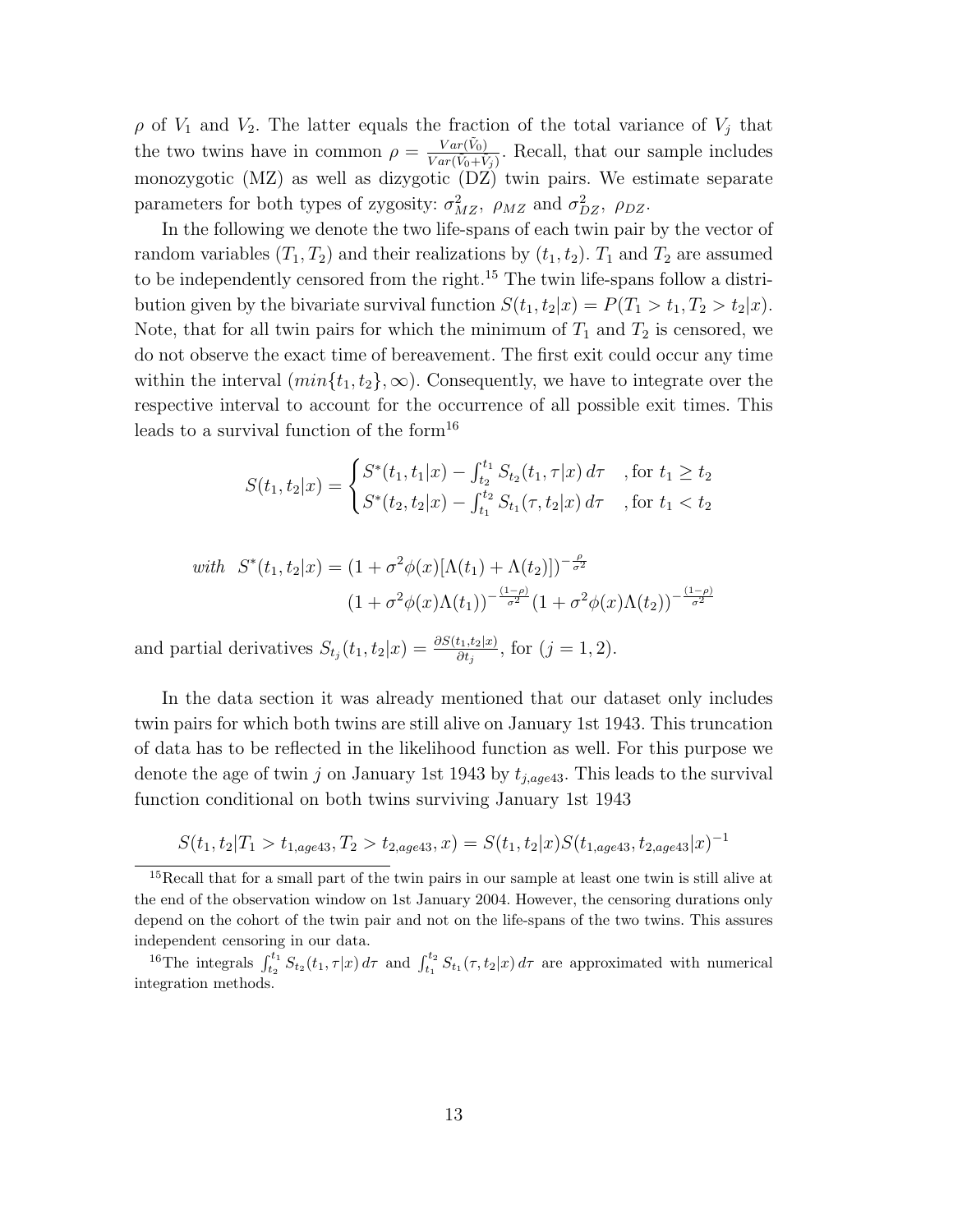With this we can derive the likelihood contribution of a twin pair

$$
L(t_1, t_2, c_1, c_2 | x) = [c_1 c_2 S(t_1, t_2 | x) - c_1 (1 - c_2) S_{t_2}(t_1, t_2 | x) - (1 - c_1) c_2 S_{t_1}(t_1, t_2 | x) + (1 - c_1) (1 - c_2) S_{t_1, t_2}(t_1, t_2 | x)]
$$
  

$$
S(t_{1, age43}, t_{2, age43} | x)^{-1}.
$$

Here,  $c_1$  and  $c_2$  denote the censoring indicators for  $T_1$  and  $T_2$  and  $S_{t_1,t_2}(t_1,t_2|x)$  $\partial^2 S(t_1,t_2|x)$  $\frac{S(t_1,t_2|x)}{\partial t_1 \partial t_2}$ . Note, that due to the specific functional form of the Cherian bivariate Gamma distribution the likelihood function has a closed form<sup>17</sup>. The functional forms of S,  $S_{t_1}$ ,  $S_{t_2}$  and  $S_{t_1,t_2}$  and their derivation is presented in Appendix B.

For the purpose of our empirical analysis we also impose additional structure on the functions  $\phi$ ,  $\lambda$ ,  $\delta_a$ ,  $\delta_b$  of Model A. The logarithm of  $\delta_a(t)$  is specified as piecewise constant with three time intervals after bereavement occurred: first year after bereavement, second to fourth and after the fourth year. The function  $ln(\delta_b(t_k, x)) = \delta_l^{age} + \beta_b^{\mathsf{T}} x$  models the dependence of the bereavement effect on the twin's age at the time  $t_k$  she/he experiences the loss of the co-twin and the dependence on observable characteristics  $x$  such as sex and zygosity. Here,  $p$  indicates the age interval in which the loss occurred : ages below 65, 66 to 79 and above 80. The covariate effects enter the hazard as  $e^{\beta^T x}$ , which is the standard choice in mixed proportional hazard models and the duration dependence function  $\lambda$  is assumed to follow a flexible version of the Gompertz function, i.e.  $\lambda(t) = e^{\alpha_1 t + \alpha_2 t^2 + \alpha_3 t^3}.$ 

We choose a flexible baseline hazard which includes the Gompertz function as a special case for  $\alpha_2 = \alpha_3 = 0$  which is often used in mortality models and is known to give an acceptable fit. Specifying the correct functional form for the baseline hazard is of particular importance in our analysis in which we are measuring the impact of intermediate events in a lifetime. If for instance the baseline hazard function were specified to be too restrictive in terms of the slope at higher ages this lack of flexibility would be reflected in the causal bereavement effect which in most cases occurs at higher ages. Note, that we use a very wide range of cohorts 1870 to 1930 in our analysis. For these cohorts, the aging process has evidently changed over time. In particular, the life expectancy at higher ages has increased drastically between 1870 and 1930 (see Gavrilov and Nosov, 1985). In order to account for this change in the shape of the duration dependence function we estimate separate sets of parameters  $\alpha_{c1}, \alpha_{c2}$  and  $\alpha_{c3}$  for three different cohort groups  $c \in \{1, 2, 3\}$ : 1873 - 1899, 1900 - 1915 and 1916 - 1930.

<sup>&</sup>lt;sup>17</sup>The only exception are the integrals over the interval of all possible bereavement times for censored twin pairs.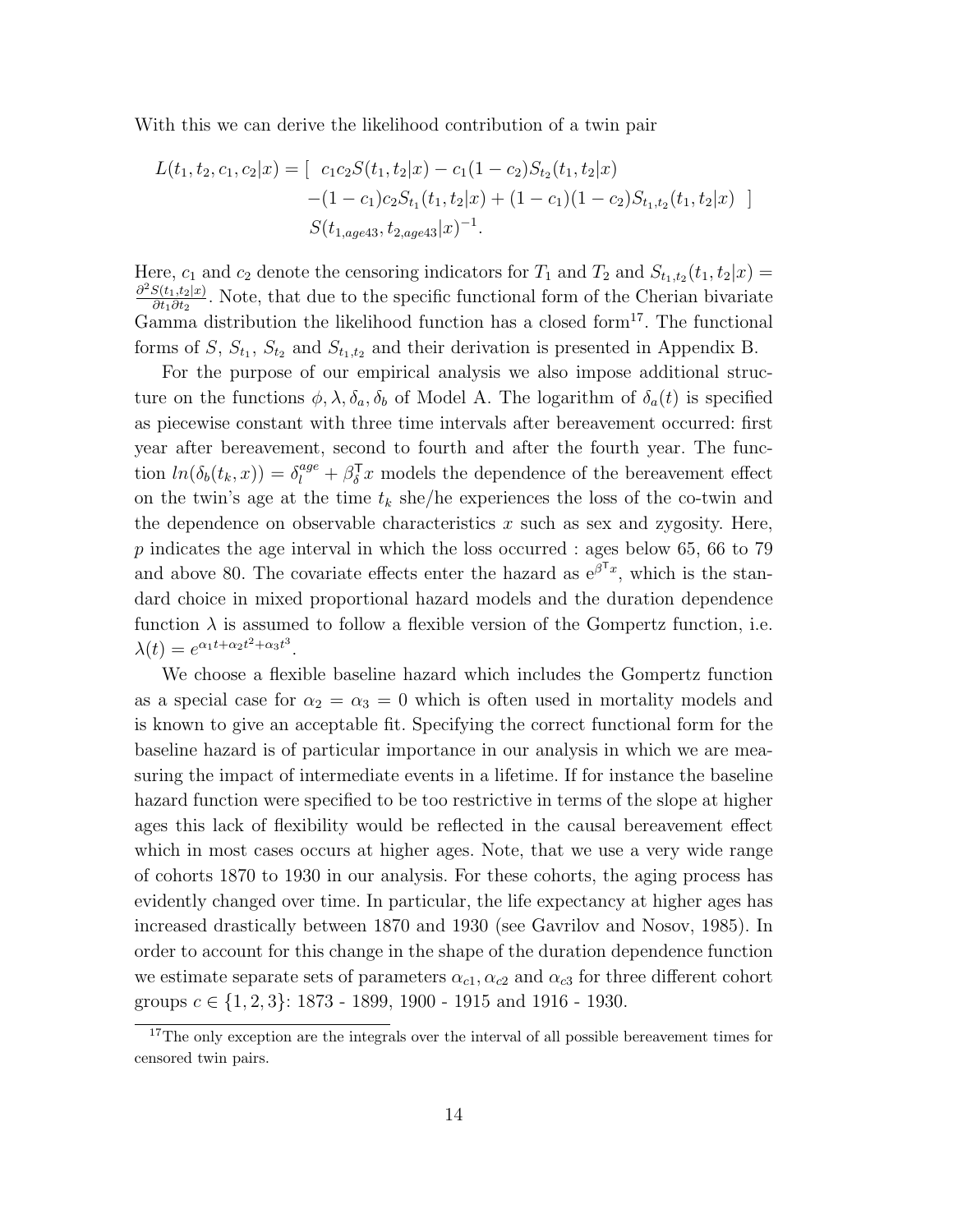With this structure we can express our model in terms of the logarithm of the hazard rates of twin 1 and 2 conditional on observable and unobservable variables x and V and the realization of the other duration

$$
\ln \theta(t|T_2 = t_2, x, V_1) = \alpha_{c1}t + \alpha_{c2}t^2 + \alpha_{c3}t^3 + \beta'x + I(t > t_2)(\delta_q^t + \delta_p^{age} + x'\delta^x) + \ln(V_1)
$$
  
\n
$$
\ln \theta(t|T_1 = t_1, x, V_2) = \alpha_{c1}t + \alpha_{c2}t^2 + \alpha_{c3}t^3 + \beta'x + I(t > t_1)(\delta_q^t + \delta_p^{age} + x'\delta^x) + \ln(V_2).
$$
\n(4)

Here,  $\delta_q^t, \delta_p^{age}, \delta_x^x$  are parameters that model the effect of bereavement. The indicator for the three time intervals after bereavement is denoted by  $q = 1, 2, 3$  and  $p = 1, 2$  is the indicator for the three age groups at which bereavement occurs, ages below 65 being the reference group.

### 5 Empirical Analysis

#### 5.1 Residual Life Expectancies

One advantage of modeling twin life-spans on the individual level is the possibility to make predictions about residual life expectancies depending on when bereavement is experienced. Expected residual lifetimes are relevant for health care policy and are frequently calculated in the demographic and gerontological literature. The expected residual lifetime at age s are computed as (see Lancaster, 1990)

$$
E(s) = \frac{\int_{s}^{\infty} S(t|x) dt}{S(s|x)}.
$$

In Tables 2a and 2b the residual life expectancies for male, female, monozygotic and dizygotic twins implied by the estimates of Model IV (Table 1) are presented. A male monozygotic twin who has reached the age of 65 and has lost his co-twin at the age of 60 will life on average 11.22 remaining years. If he never had to experience this loss he would live on average 2 years longer. A very similar pattern is observed for female twins. Since the dependence of the bereavement effect on sex was insignificant we set this effect to zero in our calculations in Tables 2a and 2b.

#### 5.2 Estimation Results

In our empirical analysis we estimate four different bivariate survival models (Table 1: Models I-IV). The different models allow the comparison of our approach to previous models used in the twin mortality literature.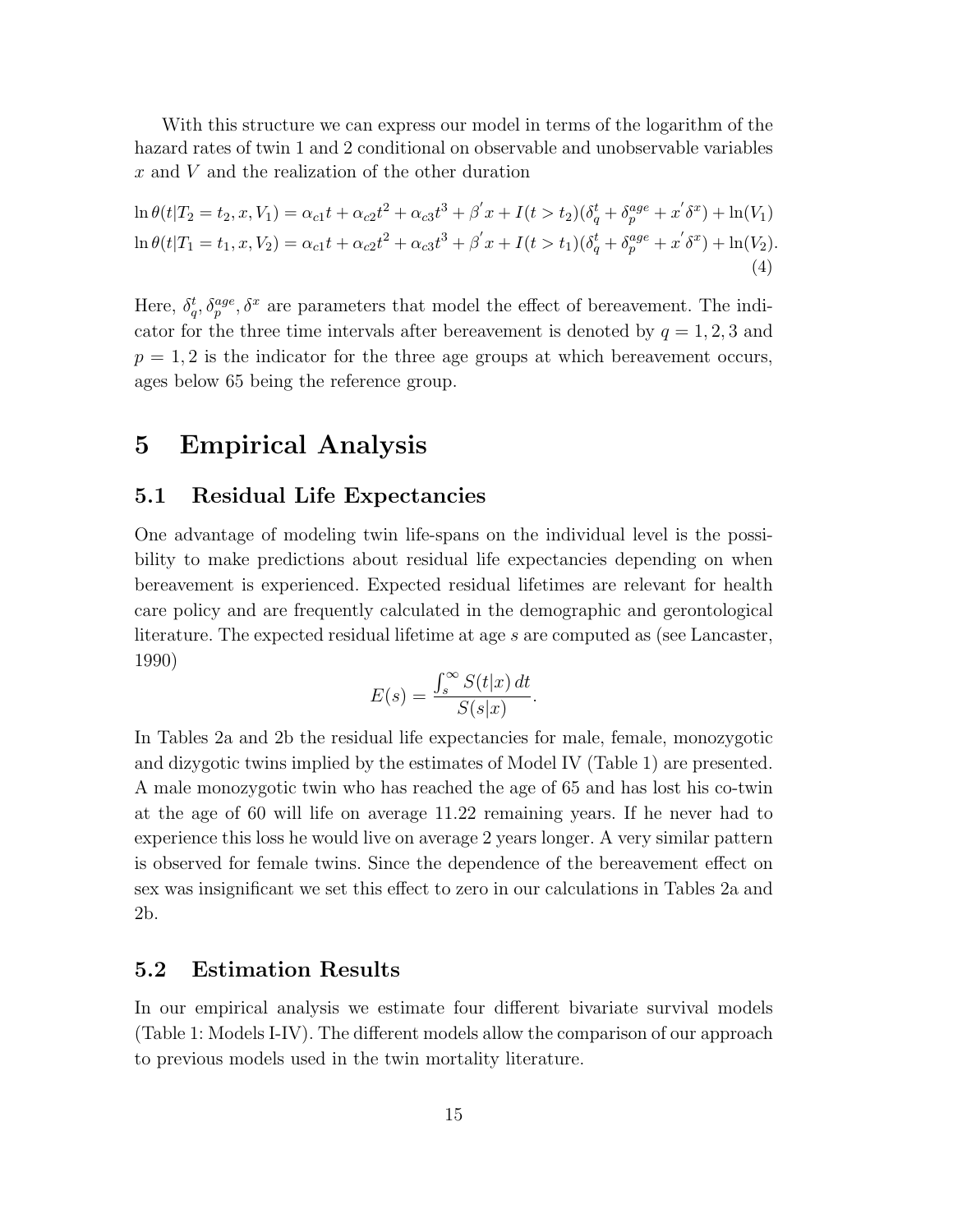Model II is a correlated frailty model that does not include a bereavement effect. It represents the strand in the epidemiological literature that models the influence of shared genetic factors by allowing for a dependence between frailty terms (see Yashin and Iachine, 1995a; Wienke et al., 2001). Note, that in these models a potential causal dependence between twin life-spans is ignored. In Model (4) this corresponds to the case of  $\delta_a = \delta^{age} = \delta^x = 0$ .

Model I on the other hand is a bivariate survival model in which the only dependence between twin life-spans is modeled via a bereavement effect. In fact, it does not allow for any frailty distribution ( $\sigma^2 = 0$  in Model (4)). It represents the approach in the twin bereavement literature where bereavement is modeled as an exogenous event ignoring the influence of shared genetic factors (see Hougaard et al., 1992a; Tomassini et al., 2002).

Finally, Model III is an application of the Symmetric Timing-of-Events Model to twin life-spans which accounts for both, the influence of shared genetic factors as well as a causal dependence between twin life-spans (Model (4) with  $\delta^{age} =$  $\delta^x = 0^{18}$ ).

In Model IV we include a more flexible bereavement effect function allowing besides zygosity for a dependence on sex and the age at bereavement (Model (4)).

When comparing the estimates of the Correlated Gamma frailty distribution in Model II to the ones from Model III, one finds considerably higher estimates of the variance and the correlation parameters in Model II. This is true for the frailty distribution of monozygotic  $(\sigma_{MZ}^2, \rho_{MZ})$  as well as for the one of dizygotic  $(\sigma_{DZ}^2, \rho_{DZ})$  twin pairs. Especially the correlation between frailties which reflects the influence of shared genetic factors decreases strongly (around 30%) when including the bereavement effect in Model III. It is clear from this comparison that the estimated correlation in Model II does not only reflect the time-invariant influence of shared genetic factors but also captures some time-varying influences such as a causal dependence between twin life-spans.

In Model I we find relatively high estimates for the bereavement effect. These estimates would imply that a monozygotic male twin who is 75 years old and has lost his co-twin at the age of 70 would die on average 2.2 years earlier compared to when he would never have to experience this loss. These high estimates are not surprising since they do not only capture a bereavement effect but also the influence of shared genetic factors. In Model III and IV we control for this influence and find considerably lower estimates (28% less in terms of residual life expectancy in Model IV). This illustrates how strongly the estimates of the bereavement effect are biased in the presence of unobserved shared genetic fac-

 $^{18}\delta^x = 0$  The only exception is the dependence of the bereavement effect on zygosity.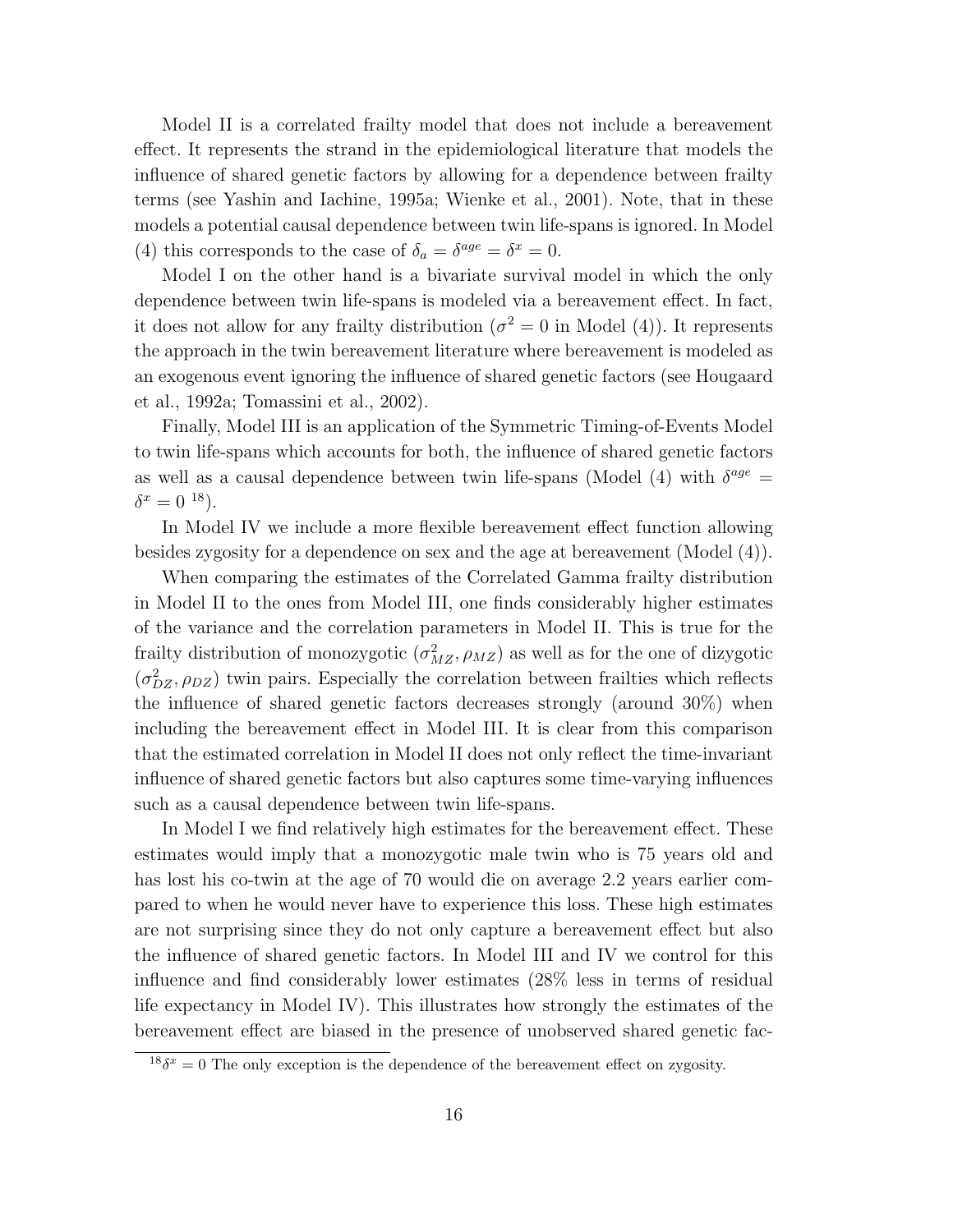tors when the model fails to control for them. Considering these results, it also becomes clear to what extend previous empirical studies have overestimated a bereavement effect for twins.

Note, that we do not report the estimated parameters of the baseline hazard function in Table 1. In Figure 1 the function  $\lambda(t) = e^{\alpha_{c1}t + \alpha_{c2}t^2 + \alpha_{c3}t^3}$  is plotted over the age interval  $0 - 120$  for the three cohort groups  $c = 1, 2, 3$  implied by the estimated parameters in Model IV. Evidently, younger cohorts have a considerably lower mortality hazard at higher ages compared to the older cohorts. This change in the aging process over time is known as the late-life mortality deceleration (see Gavrilov and Nosov, 1985).

In Model IV, we find a highly significant positive effect of being male (0.513) reflecting the shorter life expectancy for males compared to females. When comparing monozygotic male twins to monozygotic female twins this estimate implies a higher residual life expectancy of 2.38 years for females at the age of 75 (see Tables 2a and 2b). Being born in spring has a weakly significant positive effect on the mortality hazard which is in line with the findings of Doblhammer (2004). If a twin is born in Copenhagen this increases mortality considerably (21.4% of the effect of being male). This could be due to a greater exposition to diseases, pollution or other risk factors in urban areas. Note, that eventhough dizygotic twins are known to live slightly longer than monozygotic twins, we find a positive effect on mortality for dizygotic twins compared to monozygotic twins. However, in studies which restirct attention to twins who suvived infancy, this result is not surprising. Identical twins face a higher infant mortality risk compared to fraternal twins leading to a selective sample which overrepresents healthy identical twins .

We estimate a piecewise constant bereavement effect in Model IV, accounting for three different time intervals after bereavement occurred: the fist year after the loss, second to fourth year and after four years. The overall positive effect is highly significant and slightly decreases over time. Further, the size of the bereavement effect strongly depends on zygosity (-.23) but not on the sex of the twin. The size of the effect is almost twice the size for monozygotic compared to dizygotic twins. This large difference is in line with the findings from psychological studies (see Segal and Bouchard, 1993; Segal et al., 1995). They conduct studies with bereaved twins and construct measures of grief intensities for monzygotic and dizygotic twins. Overall, they document grief intensities of monozygotic twins which are twice as large as the grief intensities observed for dizygotic twins. In Model IV the bereavement effect function also depends on the age at bereavement. We distinguish the ages before 65 and above 80, while ages 66 to 79 constitute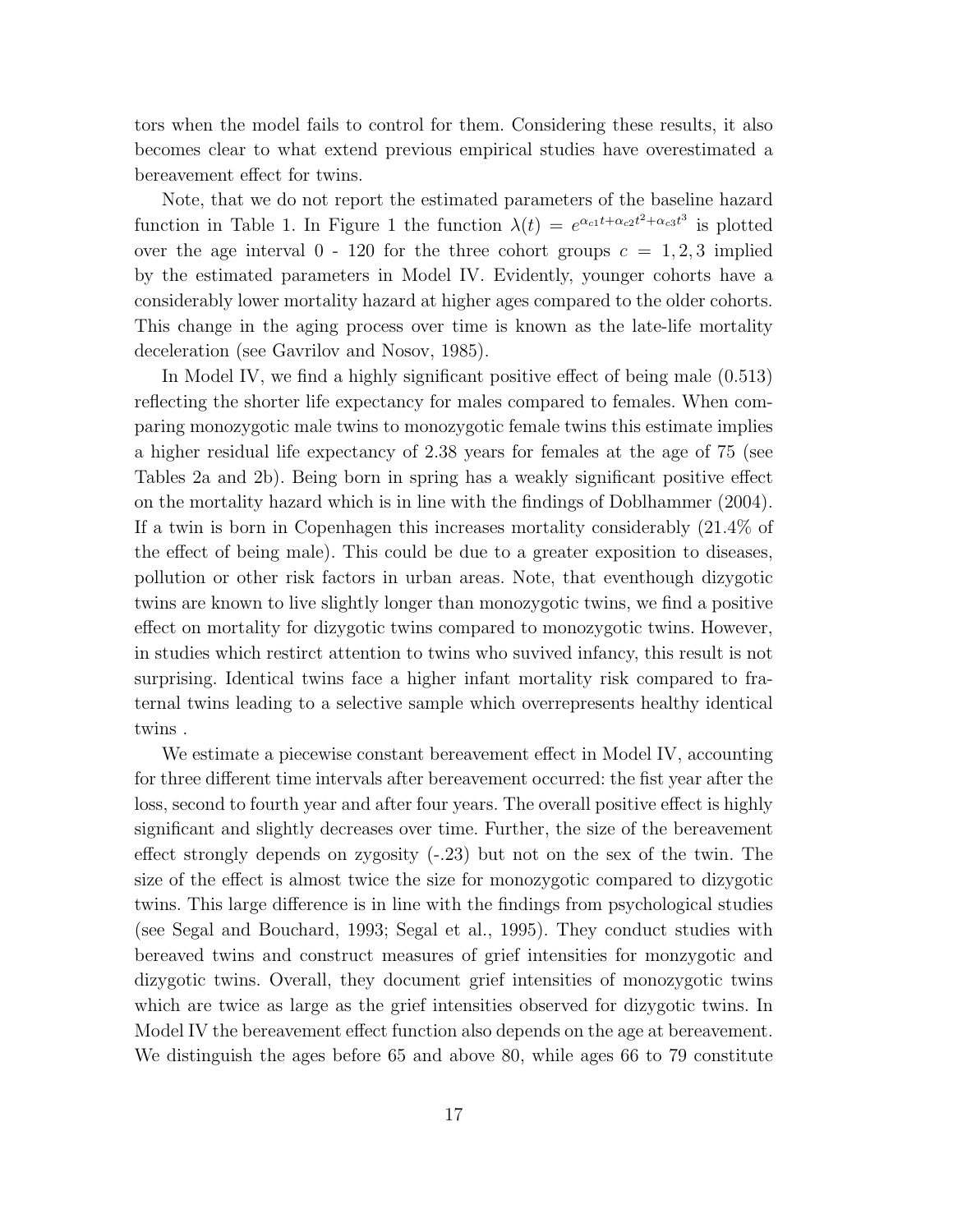the reference group. Evidently, there is a decrease of the effect of bereavement in the age at which the loss occurrs. In particular, the effect of losing your co-twin after the age of 80 is relatively small, with a decrease in residual life expectancy of 0.58 years (for age 85, monozygotic males, see Table 2b).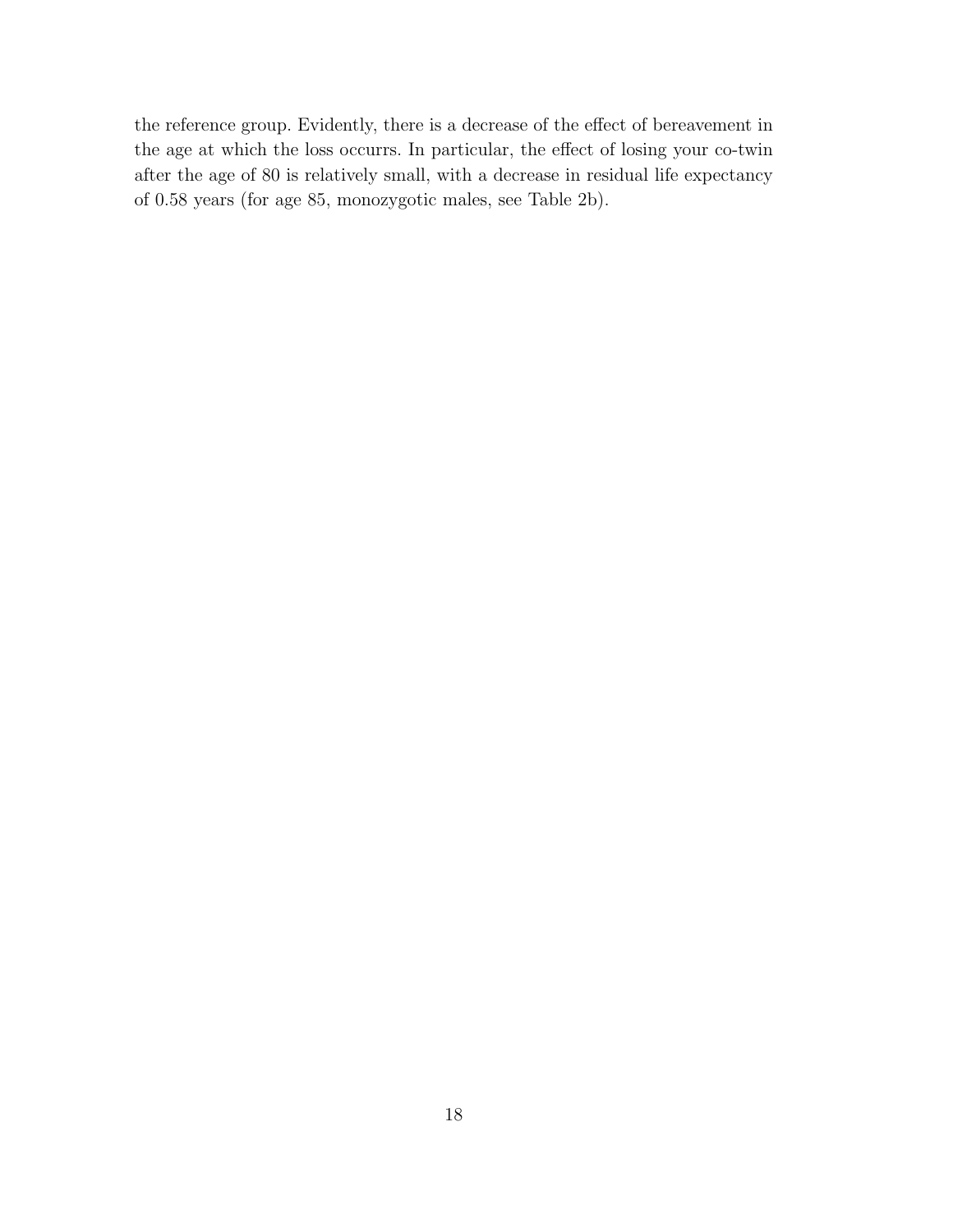|                         |                            |          |             | LUNCIA IN DESCRIPTION OF THE RESERVED ON A LUNCION OF THE SAME OF THE SAME OF THE SAME OF THE SAME OF THE SAME OF THE SAME OF THE SAME OF THE SAME OF THE SAME OF THE SAME OF THE SAME OF THE SAME OF THE SAME OF THE SAME OF |             |                      |                |                     |
|-------------------------|----------------------------|----------|-------------|-------------------------------------------------------------------------------------------------------------------------------------------------------------------------------------------------------------------------------|-------------|----------------------|----------------|---------------------|
|                         | (Model I)                  |          | (Model II)  |                                                                                                                                                                                                                               | (Model III) |                      | (Model IV)     |                     |
|                         | Bivariate Model<br>with BE |          | no BE       | Corr. Frailty Model                                                                                                                                                                                                           | with BE     | Corr. Frailty Model  | with BE (ext.) | Corr. Frailty Model |
| Variable                | Estimate                   | St.Error | Estimate    | St. Error                                                                                                                                                                                                                     | Estimate    | St.Error             | Estimate       | St.Error            |
| Covariates:             |                            |          |             |                                                                                                                                                                                                                               |             |                      |                |                     |
| $_{\rm male}$           | $.3982***$                 | (.0167)  | $.6006***$  | (.0291)                                                                                                                                                                                                                       | $.5318***$  | (.0299)              | $.513***$      | (.0301)             |
| log(birth year)         | $-.1065***$                | (.0236)  | $-.2441***$ | (.0505)                                                                                                                                                                                                                       | $-.1845***$ | (.0402)              | $-.1837***$    | (.0391)             |
| spring                  | .0281                      | (.0186)  | $.0531*$    | (.0285)                                                                                                                                                                                                                       | $.0428*$    | (.0248)              | $.0415*$       | (.0243)             |
| Copenhagen              | $***6060$ .                | (.0243)  | $1313***$   | (.0371)                                                                                                                                                                                                                       | $.1165***$  | (.0324)              | 1144***        | (.0318)             |
| dizygotic               | $.1553***$                 | (.0243)  | .0472       | (.0343)                                                                                                                                                                                                                       | $.1103***$  | (.0352)              | $.1096***$     | (.0347)             |
| Bereavement effect:     |                            |          |             |                                                                                                                                                                                                                               |             |                      |                |                     |
| first year              | .5209***                   | (.0546)  |             |                                                                                                                                                                                                                               | $.3838***$  | (6220)               | $.4203***$     | (.09)               |
| second to fourth year   | $.5224***$                 | (60)     |             |                                                                                                                                                                                                                               | $.3816***$  | (5170)               | $.409***$      | (.644)              |
| after four years        | 5534****                   | (.0333)  |             |                                                                                                                                                                                                                               | $.4037***$  | (10774)              | $.3893***$     | (.0903)             |
| dizygotic               | $-.2807***$                | (.0364)  |             |                                                                                                                                                                                                                               | $-.24***$   | (.0752)              | $-.23***$      | (.0793)             |
| male                    |                            |          |             |                                                                                                                                                                                                                               |             |                      | .0353          | (.7780.)            |
| age at ber. below 65    |                            |          |             |                                                                                                                                                                                                                               |             |                      | $.1171***$     | (.0386)             |
| age at ber. above 80    |                            |          |             |                                                                                                                                                                                                                               |             |                      | $-.1253***$    | (.0503)             |
| Corr. Gamma frailty:    |                            |          |             |                                                                                                                                                                                                                               |             |                      |                |                     |
| monozygotic<br>variance |                            |          | .6055***    | (.1193)                                                                                                                                                                                                                       | $.4059***$  |                      | $.3894***$     | (1957)              |
| dizygotic               |                            |          | 5681***     | (.1225)                                                                                                                                                                                                                       | $.3474***$  | $(.183)$<br>$(.202)$ | $3424***$      | (.2129)             |
| correlation monozygotic |                            |          | 8676        | $\bigcirc$                                                                                                                                                                                                                    | .584        | $\bigcirc$           | 5083           | $\bigcirc$          |
| dizygotic               |                            |          | .4483       | $\bigcirc$                                                                                                                                                                                                                    | .3183       | $\bigcirc$           | .1585          | $\bigcirc$          |

Table 1: **Estimation Results:** Four Bivariate Survival Models  $Table 1: Estimation$   $\bm{Results:}$  Four Bivariate Survival Models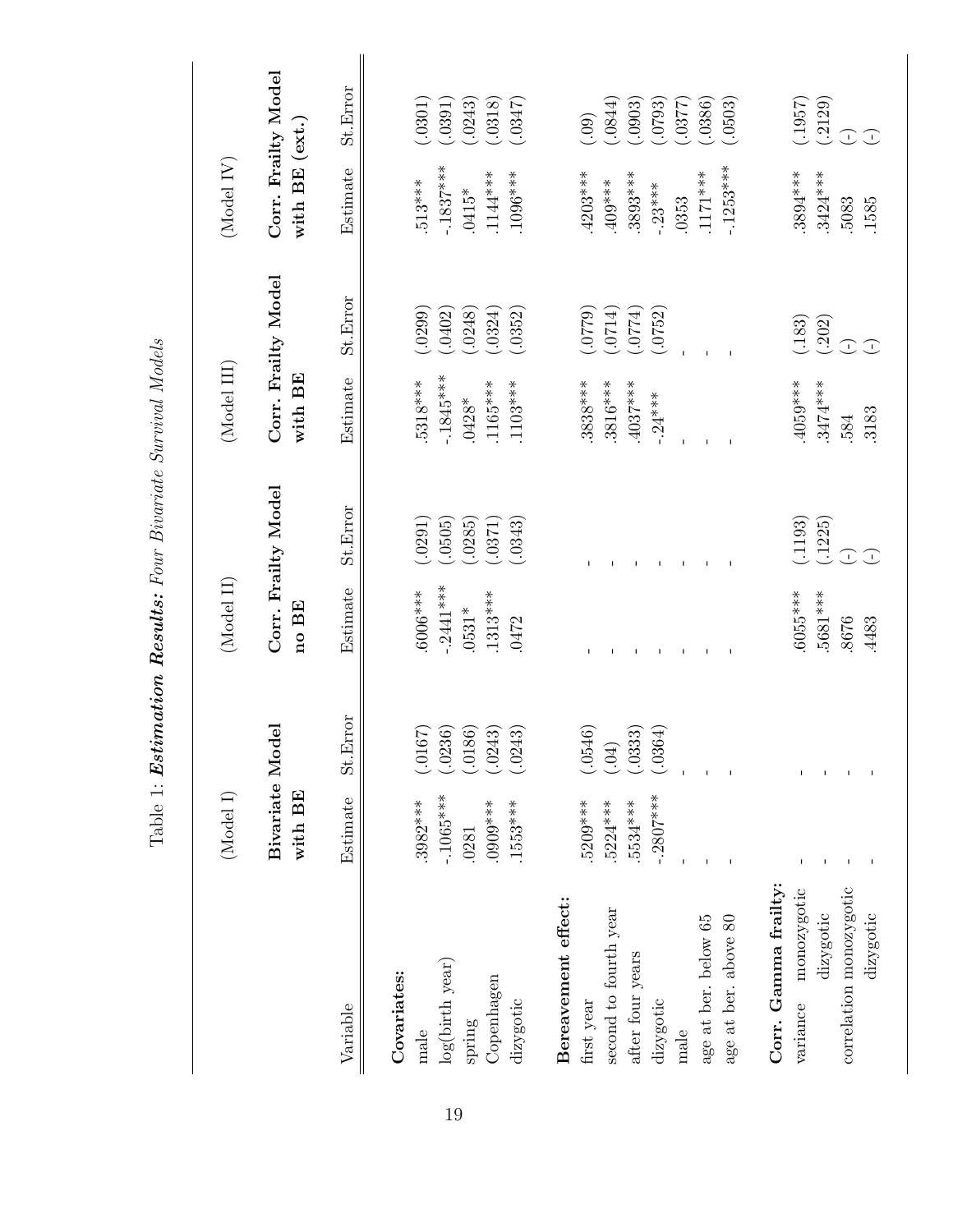

Figure 1: Plot of baseline hazard functions of Model IV

black: cohort group 1873 - 1899 red: cohort group 1900 - 1915 blue: cohort group 1916 - 1930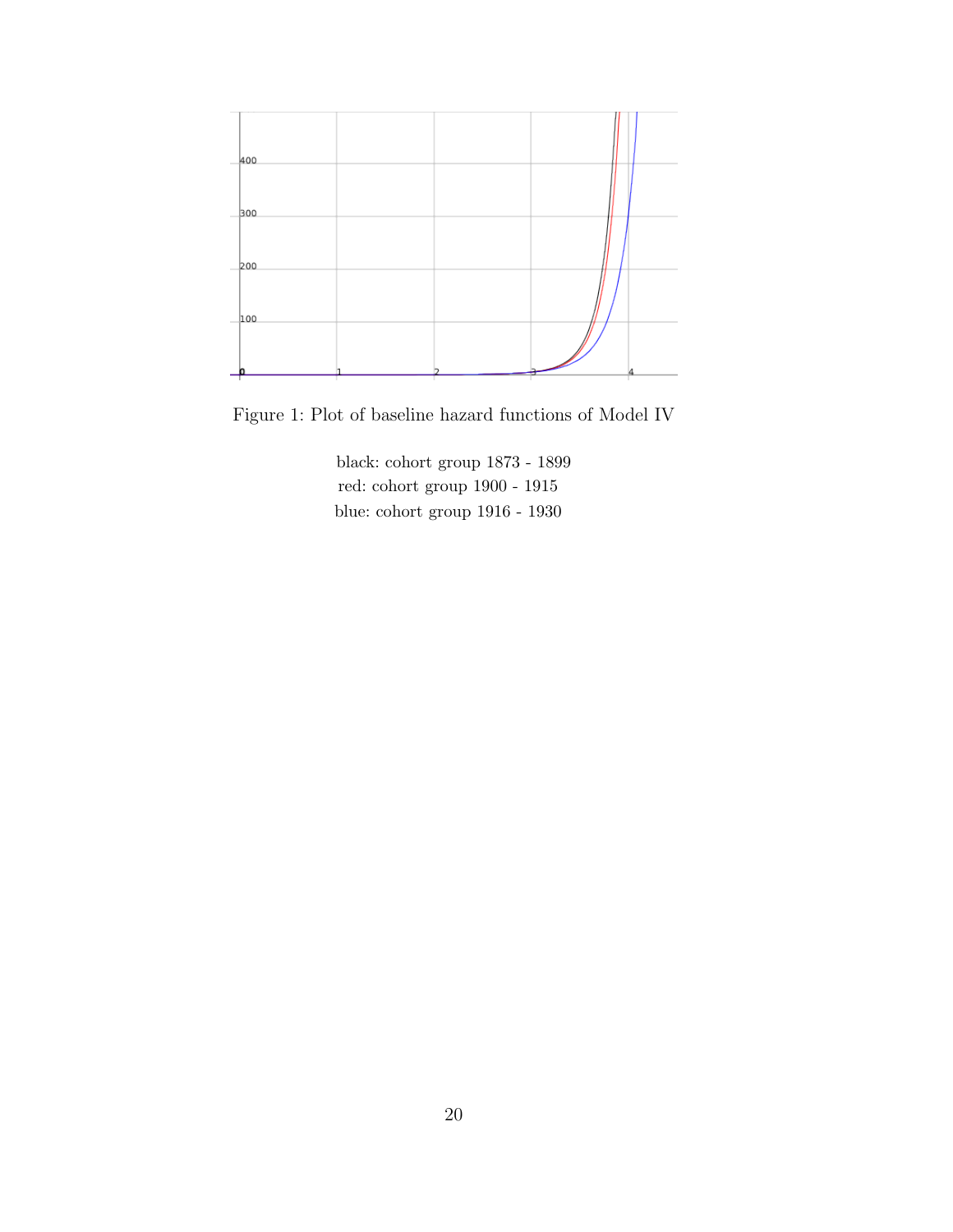### Table 2a: Residual Life Expectancies (in years)

| Age | No Bereav. | Experienced Bereav. at age |      |                  |                  |  |
|-----|------------|----------------------------|------|------------------|------------------|--|
|     |            | 60                         | 70   | 80               | 90               |  |
|     |            |                            |      |                  |                  |  |
| 65  | 14.22      | 11.22                      |      | $\left( \right)$ | $\theta$         |  |
| 75  | 7.85       | 5.82                       | 6.26 | $\left( \right)$ | $\theta$         |  |
| 85  | 3.31       | 2.27                       | 2.48 | 2.73             | $\left( \right)$ |  |
| 95  | .91        | .58                        | .65  | .72              | .72              |  |
|     |            |                            |      |                  |                  |  |

Monozygotic Males

Table 2b: Residual Life Expectancies (in years)

Monozygotic Females

| Age | No Bereav. | Experienced Bereav. at age |                  |                  |                  |  |
|-----|------------|----------------------------|------------------|------------------|------------------|--|
|     |            | 60                         | 70               | 80               | 90               |  |
|     |            |                            |                  |                  |                  |  |
| 65  | 17.48      | 14.26                      | $\left( \right)$ | $\left( \right)$ | $\mathbf{0}$     |  |
| 75  | 10.23      | 7.88                       | 8.4              | $\left( \right)$ | $\left( \right)$ |  |
| 85  | 4.67       | 3.32                       | 3.61             | 3.93             | $\left( \right)$ |  |
| 95  | 1.41       | .92                        | 1.01             | 1.13             | 1.13             |  |
|     |            |                            |                  |                  |                  |  |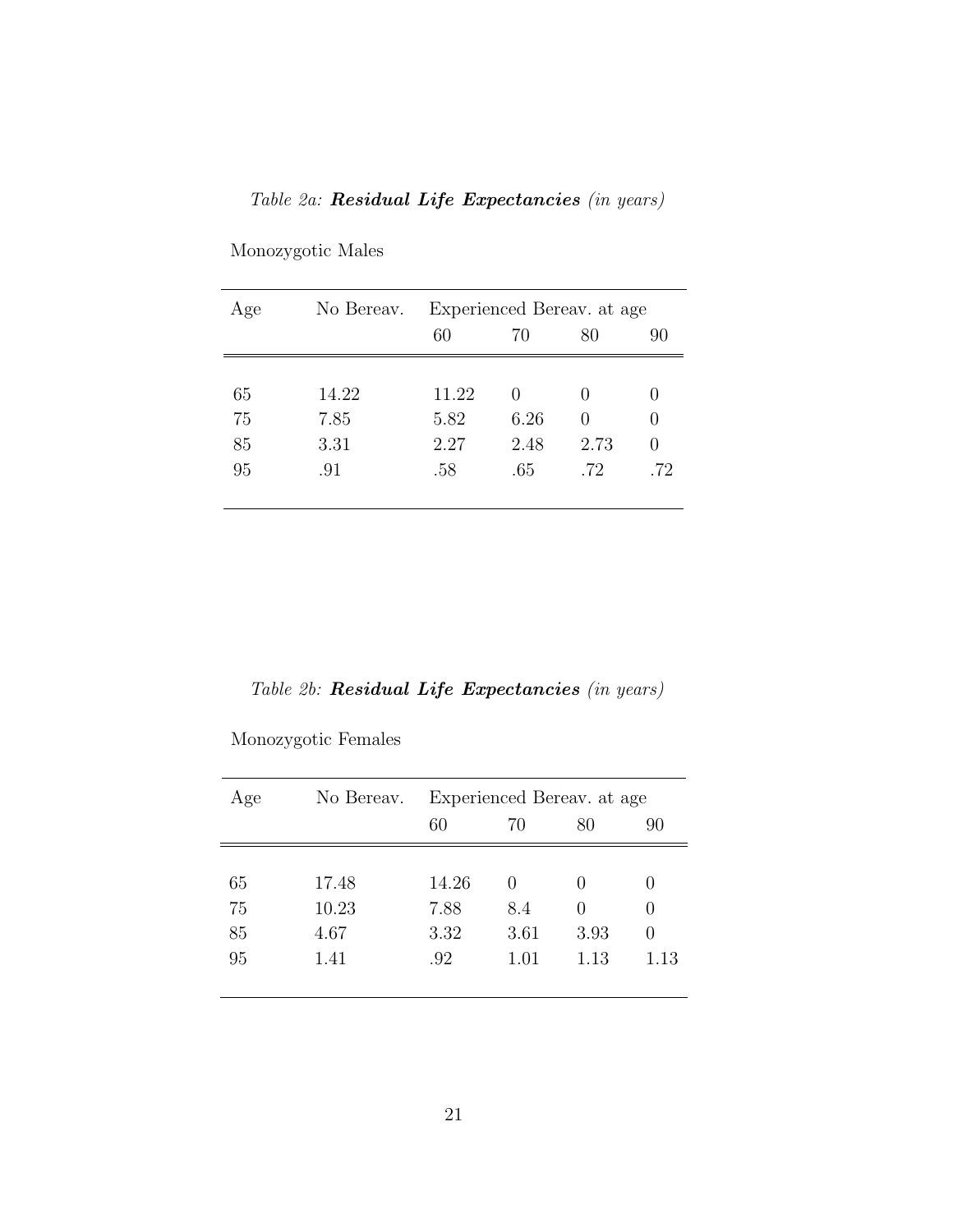| Age | No Bereav. | Experienced Bereav. at age |        |                  |                  |  |
|-----|------------|----------------------------|--------|------------------|------------------|--|
|     |            | 60                         | 70     | 80               | 90               |  |
|     |            |                            |        |                  |                  |  |
| 65  | 13.55      | 11.91                      | $\cup$ |                  | 0                |  |
| 75  | 7.38       | 6.27                       | 6.73   | $\left( \right)$ | $\left( \right)$ |  |
| 85  | 3.06       | 2.49                       | 2.72   | 2.98             | 0                |  |
| 95  | .83        | .65                        | .72    | .8               | .8               |  |

Dizygotic Males

### Dizygotic Females

| Age | No Bereav. | Experienced Bereav. at age |                  |                  |                  |  |
|-----|------------|----------------------------|------------------|------------------|------------------|--|
|     |            | 60                         | 70               | 80               | 90               |  |
|     |            |                            |                  |                  |                  |  |
| 65  | 16.77      | 15.01                      | $\left( \right)$ | $\left( \right)$ | $\mathbf{0}$     |  |
| 75  | 9.7        | 8.41                       | 8.95             | $\left( \right)$ | $\cup$           |  |
| 85  | 4.35       | 3.62                       | 3.92             | 4.26             | $\left( \right)$ |  |
| 95  | 1.29       | 1.02                       | 1.12             | 1.25             | 1.25             |  |
|     |            |                            |                  |                  |                  |  |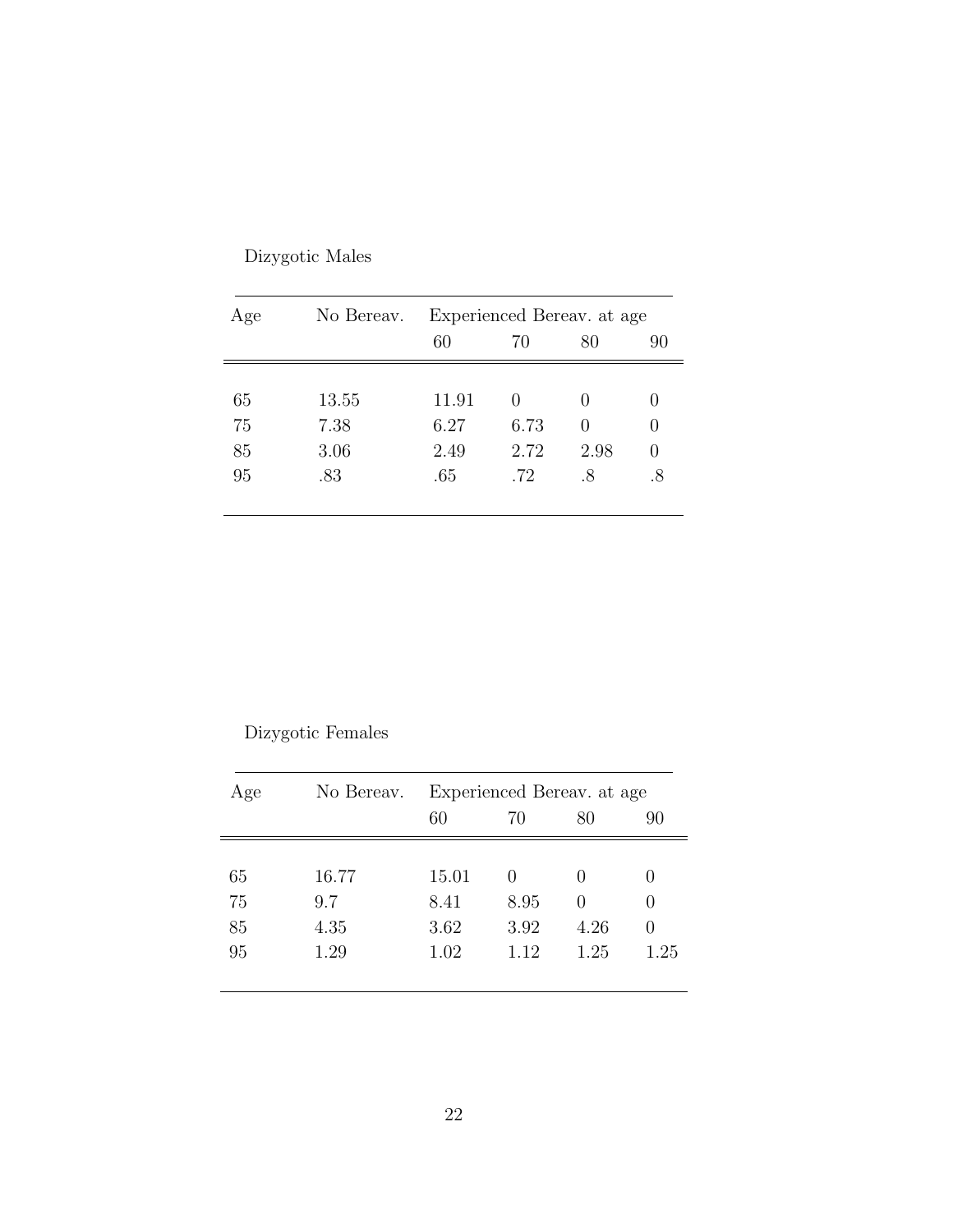# 6 Discussion

The structure of the symmetric timing-of-events model (Model A in Section 2) imposes some implicit assumptions on the underlying process generating the pairs of twin life-spans. Since identification of the model exploits the timing of the loss, a key assumption in the case of our twin model is that the event of losing your co-twin at some age t does not affect your own mortality hazard prior to that date. In the duration literature this assumption is called 'No Anticipation'. In our application to bereavement among twins this terminology can be misleading. In the case of some diseases, a twin will learn about the increased risk of dying of his co-twin when he is diagnosed with a severe illness before the actual loss occurs. However, this only constitutes a problem in terms of our model if his own mortality hazard reacts prior to the loss. Even if some of the psychological symptoms of grief may already manifest at an early stage when the co-twin is diagnosed, the actual event of bereavement only takes place when the other person is suddenly not part of the bereaved twin's life anymore. The exact timing of this loss is in most cases not anticipated. Nevertheless, in the case of some severe longterm illnesses the process of bereavement might to some degree already take place during the last stage of illness and the additional effect of loss will be small. In this case, our model would underestimated the true bereavement effect.<sup>19</sup> In light of this, one should interpret our estimated effect as the effect of actual bereavement, meaning the effect of physically losing the co-twin.

In the symmetric timing-of-events model all unobserved shared factors causing a dependence between the two life-spans of the twin pair are assumed to be time-invariant influences. This means that our model accounts for all unobserved shared factors such as the genetic makeup or early childhood experiences as long as their influence on the mortality hazard is time-invariant. But some genetic dispositions manifest themselves more strongly during a certain stage in your life, leading to an increased mortality hazard. This additional source of dependence between twin life-spans would lead to an upward biased bereavement effect. We can investigate this problem further by exploiting the detailed information on death causes available in our dataset. In summary, it is conceivable that unobserved time-varying shared influences are partly responsible for the dependence between twin life-spans which our model can not capture. However, our model

<sup>19</sup>Consider the case in which a twin who's co-twin is diagnosed with a terminal illness is so severely affected by this anticipated loss that he will himself die before his co-twin. This very extreme case would constitute a problem for our model since in this case anticipation would cause the estimated bereavement effect to capture a causal effect that is reverse.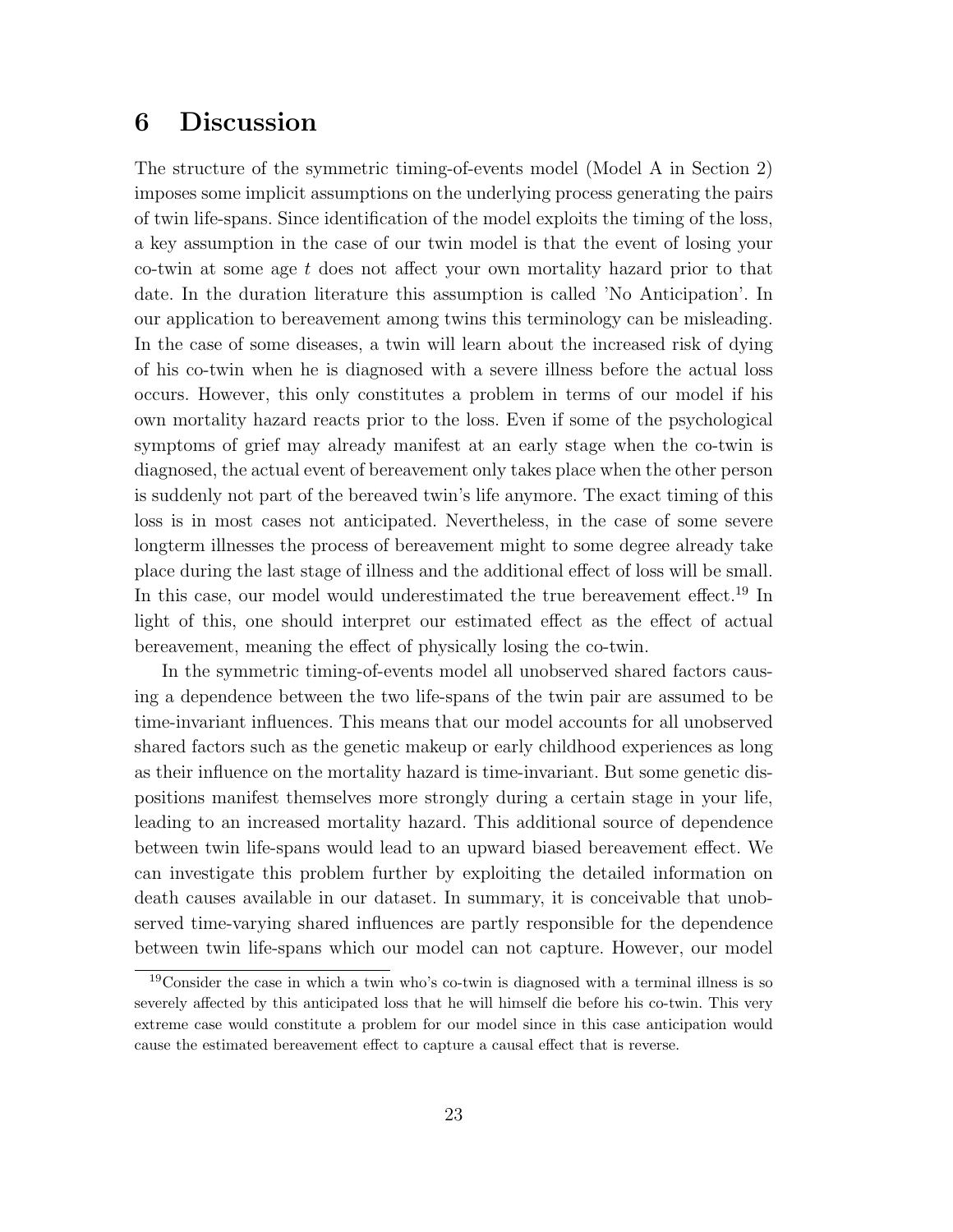controls for the major source of dependence that are time-invariant shared influences.

An additional source for unobserved time-varying shared variation are events that affect the health of both twins at the same time during their life. However, twins typically have their own family and support systems and they usually don't life in the same area. Further, living in Denmark during the period 1870 to 2004 reduces the probability of being exposed to shocks on the national level such as major wars or epidemics. Additionally, the impact of health shocks is dampened by a well established health care system (see Section 3 for more details).

# 7 Conclusion

The contribution of this paper is twofold. First, we show that the symmetric version of the timing-of-events model (Model A) can be identified in the case of very limited covariate variation by imposing a multiplicative structure on the bereavement effect function. More specifically, the only exogenous variation that we exploit can be generated by a single dummy variable that does not need to vary between the two durations. The identification results of this symmetric model have wider relevance for the empirical study of parallel systems and networks and for epidemiological research. Besides the application to twin life-spans our model can be applied to any symmetric bivariate duration model in which the dependence between durations is caused by two effects: the influence of timeinvariant shared factors and a causal effect. In particular, our results allow the estimation of a model in which the two durations are not distinguishable from each other in any way. Even in the case where the index of duration 1 and 2 is completely uninformative and the only available covariates are characteristics of the pair of durations (not individual characteristics), our identification result still applies. Such completely symmetric systems can be found in many different fields of research.

Second, our empirical analysis is the first approach to model twin life-spans by uniting two models that have been previously used in this strand of literature. With our model we are able to disentangle both of the effects that were only addressed separately in previous twin studies: the causal effect of bereavement and the influence of time-constant shared factors. Ignoring the influence of shared factors has particularly strong consequences in the case of twins since their life-spans are closely connected due to their shared genetic makeup and early childhood.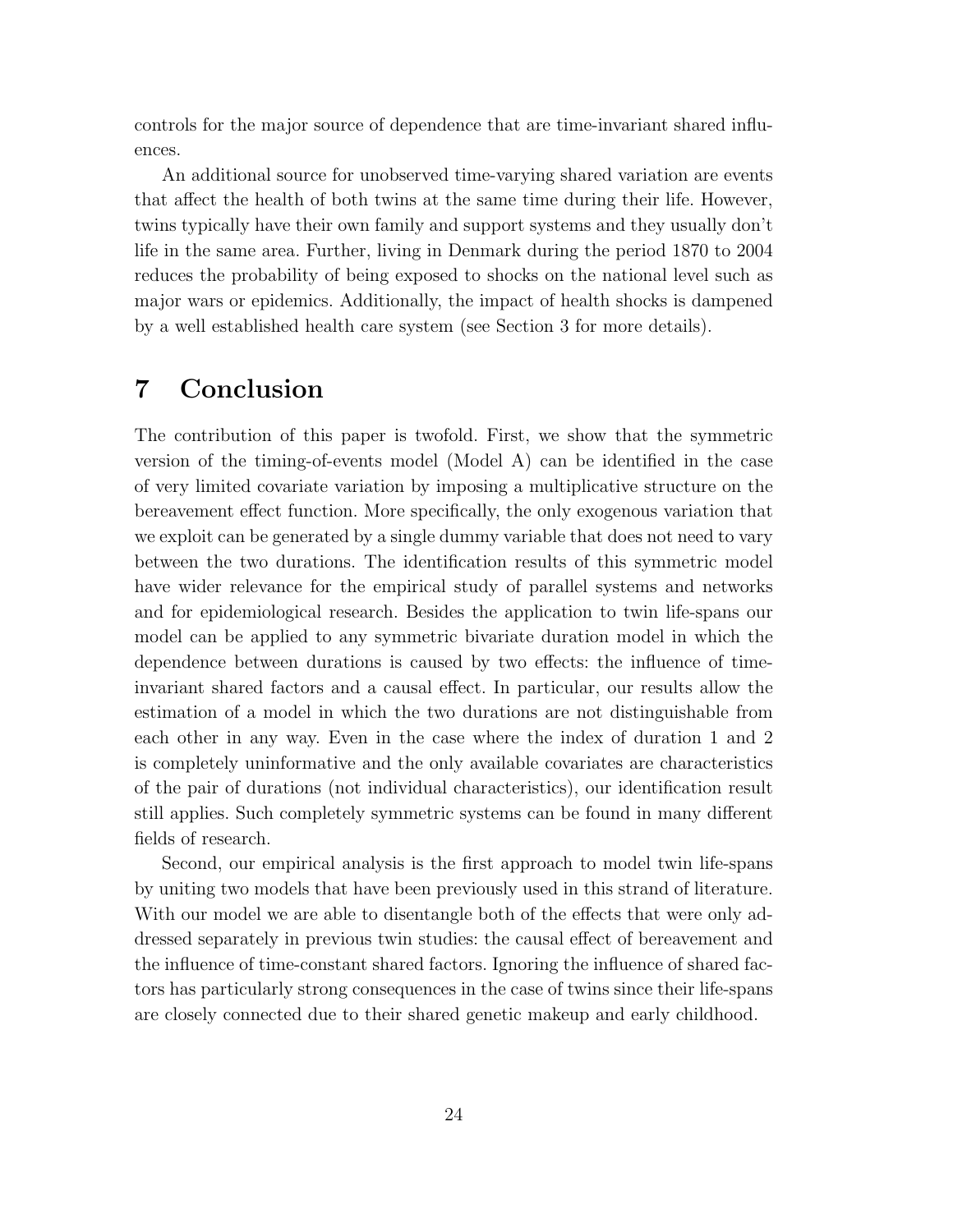# References

- J. H. Abbring and J. J. Heckman. Econometric evaluation of social programs, part iii. In Handbook of Econometrics, edition 1, volume 6. Elsevier, 2007.
- Jaap H. Abbring and G. J. van den Berg. The nonparametric identification of treatment effects in duration models. Econometrica, 71(5):1491–1517, 09 2003a.
- Jaap H. Abbring and Gerard J. van den Berg. The identifiability of the mixed proportional hazards competing risks model. Journal Of The Royal Statistical Society Series B, 65(3):701–710, 2003b.
- S. Ansart, C. Pelat, P. Boelle, F. Carrat, A. Flahault, and A. Valleron. Mortality burden of the 1918-1919 influenza pandemic in europe. Influenza and Other Respiratory Viruses, 3:99–106, 2009.
- Ann Bowling. Mortality after bereavement: A review of the literature on survival periods and factors affecting survival. Social Science & Medicine,  $24(2):117-$ 124, January 1987.
- Vladimir Canudas-Romo and Annette Erlangsen. Denmark: the lowest excess mortality during the influenza pandemic of 1918. 2008.
- G. Doblhammer. The late life legacy of very early life. Springer, Berlin, 2004.
- Chris Elbers and Geert Ridder. True and spurious duration dependence: The identifiability of the proportional hazard model. Review of Economic Studies, 49(3):403–09, 1982.
- Nancy Flourney. Discussion of "assessment of dependence in the life times of twins". In J.P. Klein and P.K. Goel, editors, *Survival Analysis: State of the* Art, pages 91–97. Kluwer Academic Publishers, 1992.
- John E. Freund. A bivariate extension of the exponential distribution. Journal of the American Statistical Association, 56(296):971–977, 1961.
- L. A. Gavrilov and V. N. Nosov. A new trend in human mortality decline: derectangularization of the survival curve. Age, 8:93, 1985.
- N. V. Holm. The use of twin studies to investigate causes of diseases with complex etiology with a focus on cancer. PhD thesis, Odense University, 1983.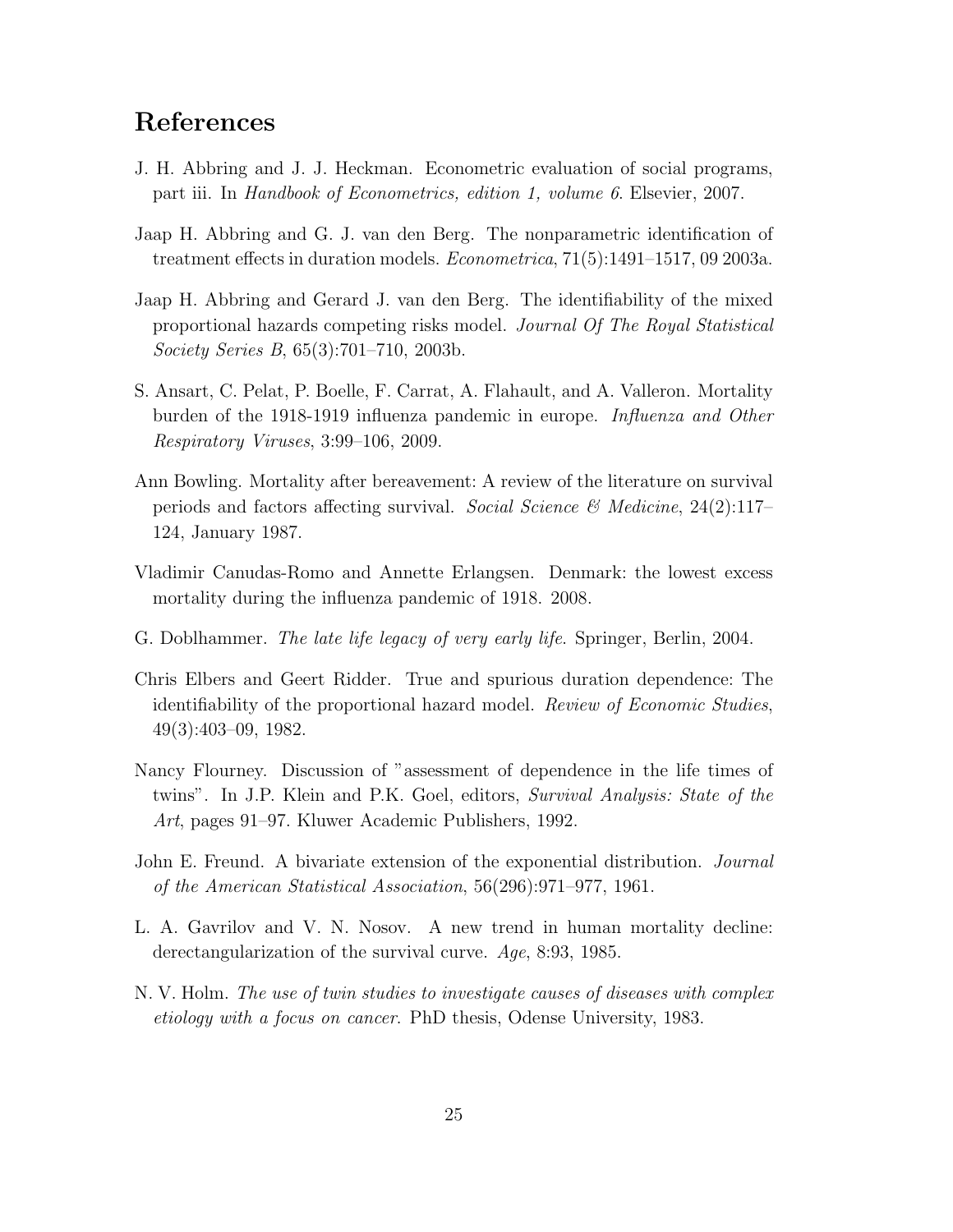- Philip Hougaard, Bent Harvald, and Niels V. Holm. Assessment of dependence in the life times of twins. In J.P. Klein and P.K. Goel, editors, Survival Analysis: State of the Art, pages 77–90. Kluwer Academic Publishers, 1992a.
- Philip Hougaard, Bent Harvald, and Niels V. Holm. Measuring the similarities between the lifetimes of adult danish twins born between 1881-1930. Journal of the American Statistical Association, 87(417):17–24, March 1992b.
- R. A. Kortram, A. C. M. van Rooij, A. J. Lenstra, and G. Ridder. Constructive identification of the mixed proportional hazards model. Statistica Neerlandica, 49(3):269–281, 1995.
- Tony Lancaster. The econometric analysis of transition data. Cambridge: Cambridge University Press, 1990.
- D. T. Lykken. The diagnosis of zygosity in twins. Behavior Genetics, 8:437–473, 1978.
- Orly Manor and Zvi Eisenbach. Mortality after spousal loss: are there sociodemographic differences? Social Science & Medicine,  $56(2):405 - 413$ , 2003.
- Catherine M. Sanders. A comparison of adult bereavement in the death of a spouse, child, and parent. Journal of Death and Dying, 10(4):303–322, 1980.
- Catherine M. Sanders. Grief: The Mourning After: Dealing with Adult Bereavement, 2nd Edition. Wiley & Sons, Chichester, 1999.
- Nancy L. Segal and S. A. Blozis. Psychobiological and evolutionary perspectives on coping and health characteristics following loss: a twin study. Twin Research, 5:175–87, 2002.
- Nancy L. Segal and Thomas J. Bouchard. Grief intensity following the loss of a twin and other relatives: test of kinship genetic hypotheses. *Human Biology*, 65:87–105, 1993.
- Nancy L. Segal and Sarah L. Ream. Decrease in grief intensity for deceased twin and non-twin relatives: an evolutionary perspective. Personality and Individual Differences, 25(2):317 – 325, 1998.
- Nancy L. Segal, Steven M. Wilson, Thomas J. Bouchard, and Dinah G. Gitlin. Comparative grief experiences of bereaved twins and other bereaved relatives. Personality and Individual Differences, 18(4):511 – 524, 1995.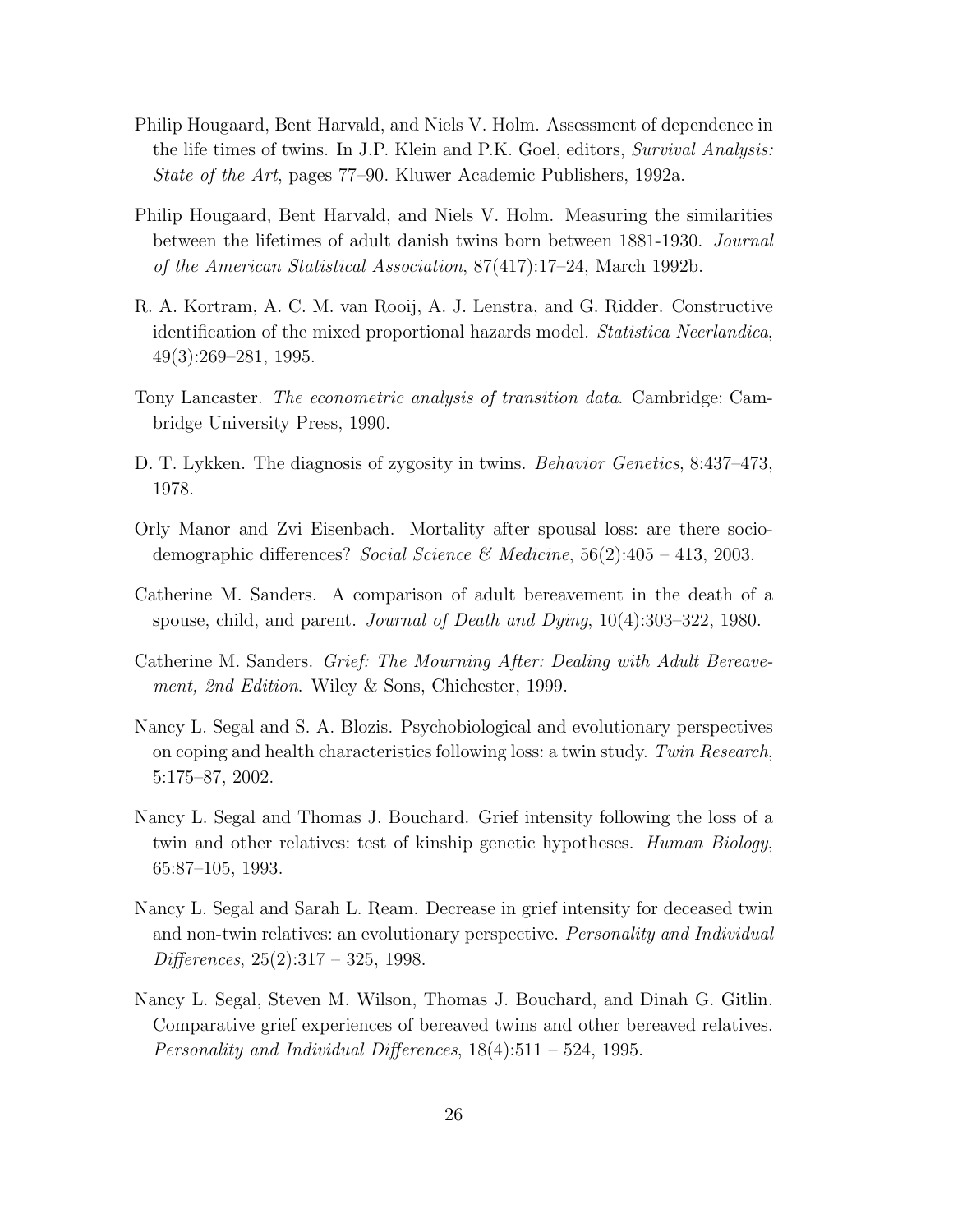- Hans Selye. A syndrome produced by diverse nocuous agents. Nature, 138:32, 1936.
- Hans Selye. Stress and disease. Science, 122(3171):625–631, 1955.
- A. Skytthe, K. Kyvik, N.V. Holm, J.W. Vaupel, and K. Christensen. The danish twin registry: 127 birth cohorts of twins. Twin Research, 5:352–357, 2002.
- C. Tomassini, F. C. Billari, A. Rosina, A. Skytthe, and K. Christensen. Born together-die together. live together-die together. the role of the partner and of the co-twin on longevity at very old ages. Genus, LVII(3-4):63–82, 2001.
- C. Tomassini, A. Rosina, F. C. Billari, A. Skytthe, and K. Christensen. The effect of losing the twin and losing the partner on mortality. Twin Research, 5:210–217, 2002.
- Gerard J. van den Berg. Duration models: specification, identification and multiple durations. Handbook of Econometrics, 5:3381–3460, 2001.
- Gerard J. van den Berg, Maarten Lindeboom, and France Portrait. Conjugal bereavement effects on health and mortality at advanced ages. IZA Discussion Paper, October 2006.
- D. V. Widder. *The Laplace Transform*. Princeton University Press, Princeton, 1946.
- A. Wienke, N.V. Holm, A. Skytthe, and A.I. Yashin. The heritability of mortality due to heart diseases: a correlated frailty model applied to danish twins. Twin Research, 4:266–74, August 2001.
- Andreas Wienke, Kaare Christensen, Axel Skytthe, and Anatoli I. Yashin. Genetic analysis of cause of death in a mixture model of bivariate lifetime data. Statistical Modelling, 2:89–102, 2002.
- Joan Woodward. The bereaved twin. Acta Geneticae Medicae et Gemellologiae, 37:173–80, 1988.
- A. I. Yashin and I. A. Iachine. Genetic analysis of durations: Correlated frailty model applied to survival of danish twins. *Genetic Epidemiology*, 12:529–538, 1995a.
- A. I. Yashin and I. A. Iachine. How long can humans live? lower bound for biological limit of human longevity calculated from danish tiwn data using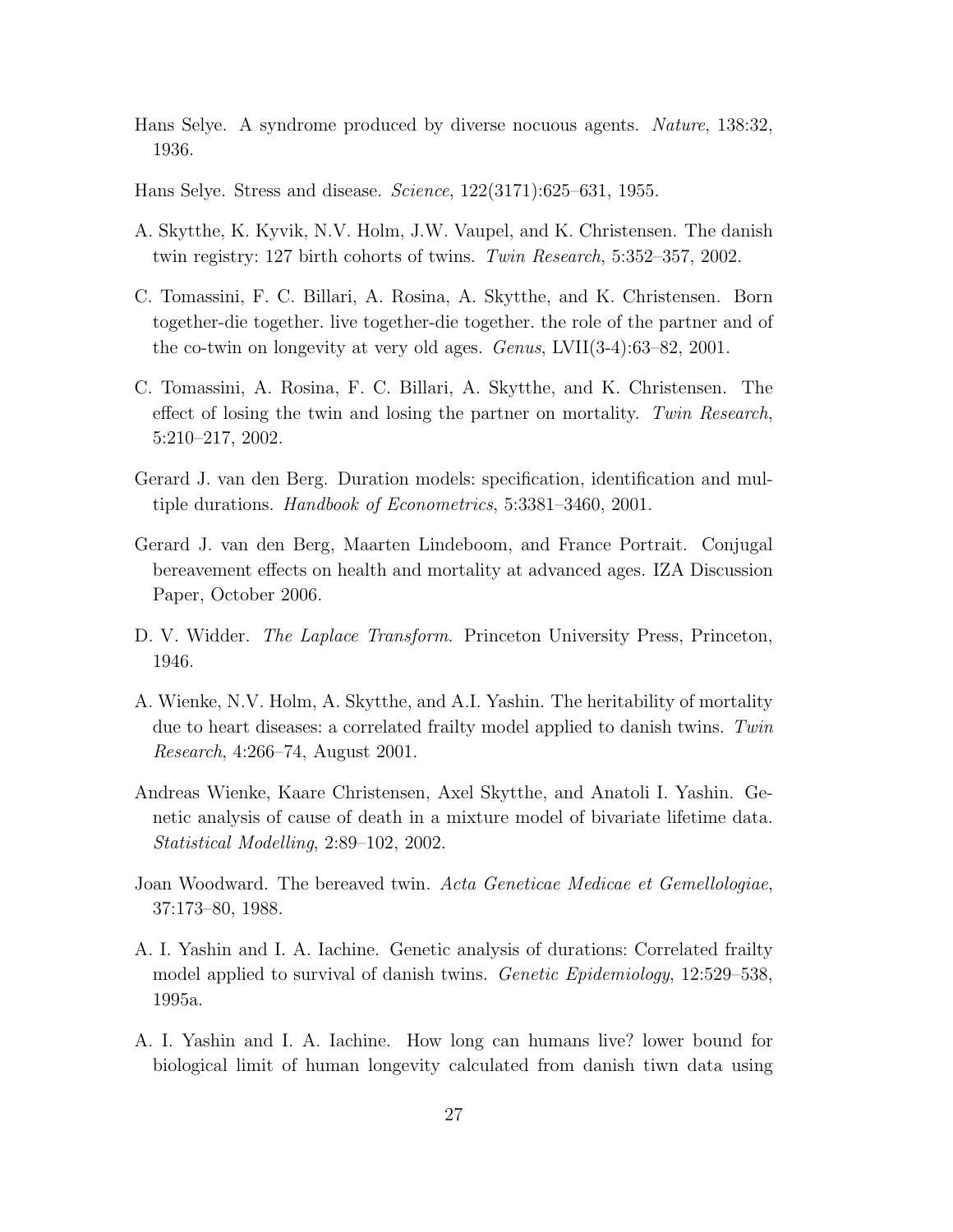correlated frailty model. Mechanisms of Ageing and Development, 80:147–169, 1995b.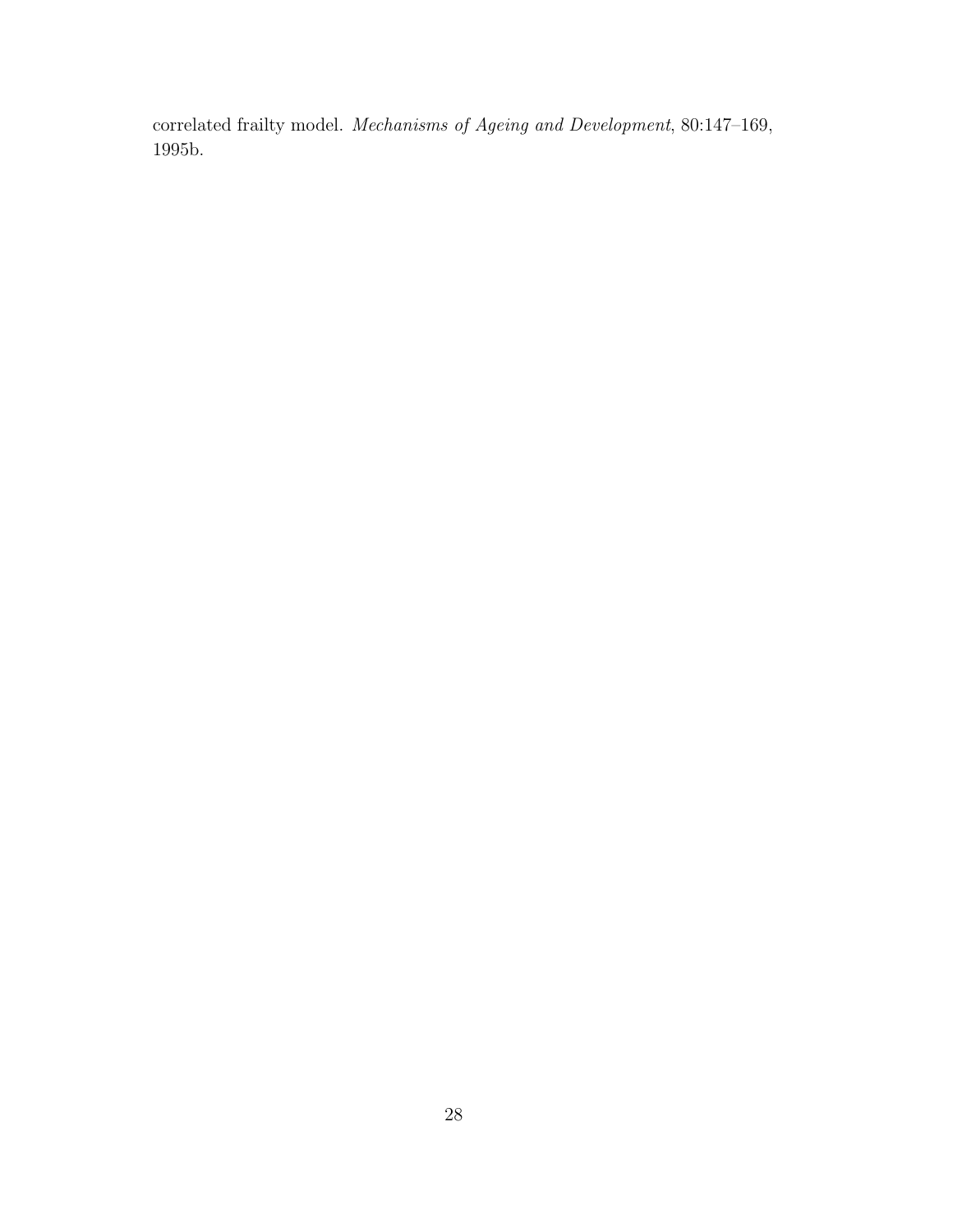# A Appendix to the proof of propositions 1 and 2

#### **A.1** Identification of  $\lambda$  and  $\phi$

The survival function of  $Z|x$  with  $Z = \min\{T_1, T_2\}$  is derived as follows

$$
P(Z > t|x) = P(T_1 > t, T_2 > t|x)
$$
  
= 
$$
\int_0^\infty \int_0^\infty P(T_1 > t|x, V_1)P(T_2 > t|x, V_2) dG(v_1, v_2)
$$
  
= 
$$
\int_0^\infty \int_0^\infty e^{-\phi(x)\Lambda(t)(V_1 + V_2)} dG(v_1, v_2)
$$
  
= 
$$
\int_0^\infty e^{-\phi(x)\Lambda(t)W} dG_W(w) \qquad , with \ W = V_1 + V_2.
$$
 (5)

Note, that for the second equality we exploit that before the first exit occurs no bereavement effect will cause a dependence between  $T_1$  and  $T_2$ . Consequently, conditional on x and V the events  $(T_1 > t)$  and  $(T_2 > t)$  are independent. We further use Assumption 4 which implies  $G(v_1, v_2|x) = G(v_1, v_2)$ .

In the following, we will discuss some of the assumptions used by Elbers and Ridder (1982) for the identification of a mixed proportional hazard model in view of the model given in equation 5. Assumption 1 assures sufficient covariate variation in form of at least one dummy variable.<sup>20</sup> Further, the distribution of W has to be independent of  $x$  and has a positive and finite mean. Assumption 4 assures the independence of  $(V_1, V_2)$  and x. From this the independence of  $W = V_1 + V_2$ directly follows. Similarly, as  $V_1$  and  $V_2$  are assumed to have finite positive mean, so does W.

### **A.2** Identification of  $\delta_a$

We consider the following hazard rate of mixed proportional form:

$$
\theta(t|T_k=0,x,V_j)=\tilde{\lambda}_j(t)\tilde{\phi}_j(x)V_j \text{ with } \tilde{\lambda}_j(t)=\lambda(t)\delta_a, \ \tilde{\phi}_j(x)=\phi(x)\delta_b(0,x), \tag{6}
$$

where the frailties  $V_j$  are drawn from  $G_{V_j | T_k=0,x}$  for  $j, k \in \{1,2\}$  and  $j \neq k$ . One necessary assumption for the identifiability of this mixed proportional hazard model is that the frailty distribution does not depend on  $x$ . Note, that in the

<sup>&</sup>lt;sup>20</sup>Also see Kortram et al. (1995) for the case of only two possible values for  $\phi(x)$ .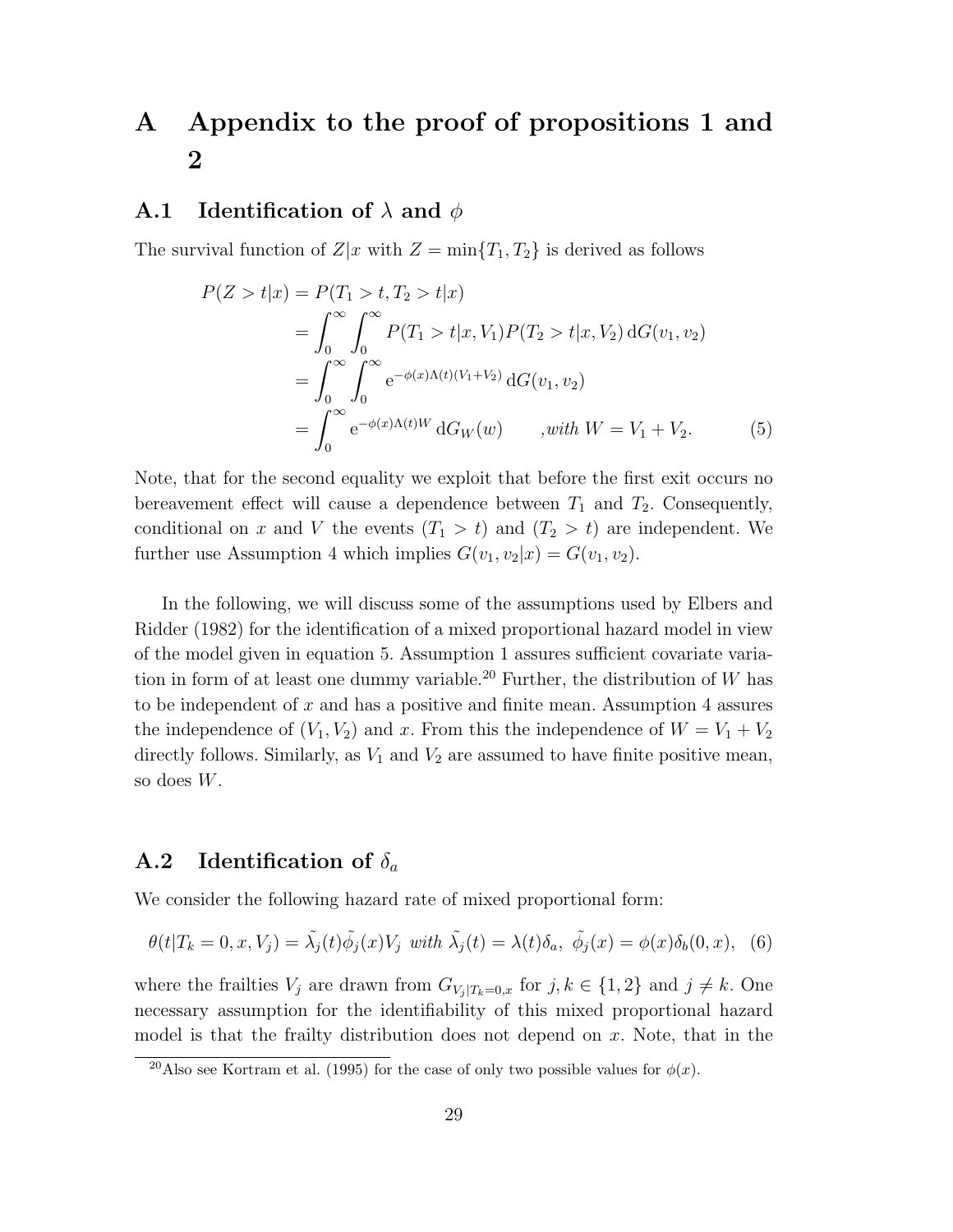above model, the frailties  $V_j$  are drawn from a conditional distribution. Therefore, we need to show that  $G_{V_j | T_k=0,x}$  does not depend on x. The conditional density of  $V_j|(T_k=0,x)$  is given by:

$$
f(v_j|T_k = 0, x) = \frac{\theta_k(0|x, V_j)S_k(0|x, V_j)f(v_j|x)}{\theta_k(0|x)S_k(0|x)} \\
= \frac{\int_0^\infty \lambda(0)\phi(x)v_k \,dG(v_k|x, V_j)f(v_j|x)}{\int_0^\infty \lambda(0)\phi(x)v_k \,dG(v_k|x)} \\
= \frac{E(V_k|x, V_j)f(v_j|x)}{E(V_k|x)}.\n\tag{7}
$$

According to Assumption 4  $(V_1, V_2)$  are independent of x. Therefore, equation 7 simplifies to

$$
f(v_j|T_k = 0, x) = \frac{E(V_k|V_j)f(v_j)}{E(V_k)}.
$$
\n(8)

From equation 8 it also follows that the distribution of  $(V_j|T_k=0)$  for  $j, k \in \{1,2\}$ and  $j \neq k$  has a positive and finite mean, since  $G(v_1, v_2)$  has this property.

### A.3 Identification of G

#### A.3.1 Derivation of a mixing distribution

The density  $f(t_1, t_2|x)$  for  $t_1 > t_2$  can be expressed as follows

$$
f(t_1, t_2|x) = \int_0^\infty \int_0^\infty f(t_1|T_2 = t_2, x, V_1) f(t_2|x, V_2) dG(v_1, v_2)
$$
  
=  $c(t_1, t_2, x) \int_0^\infty \int_0^\infty V_1 V_2 e^{-\phi(x)(\Lambda(t_2) + \Delta_1(t_1, t_2, x))V_1} e^{-\phi(x)\Lambda(t_2)V_2} dG(v_1, v_2)$   
=  $c(t_1, t_2, x) \partial_{s_1, s_2}^2 \mathcal{L}_G(\phi(x)(\Lambda(t_2) + \Delta_1(t_1, t_2, x)), \phi(x)\Lambda(t_2)),$ 

with  $c(t_1, t_2, x) = \lambda(t_1)\lambda(t_2)\phi(x)^2\delta_a(t_1-t_2)\delta_b(t_2, x), \Delta(t_1, t_2, x) = \tilde{\Lambda}(t_1, t_2)\delta_b(t_2, x)$ and bivariate Laplace transformation  $\mathcal{L}_G$  with cross derivative  $\partial_{s_1,s_2}^2 \mathcal{L}_G$ .

#### A.3.2 Complete monotonicity

**Definition 1** Let  $\Omega$  be a nonempty open set in  $\mathbb{R}^n$ . A function  $f : \Omega \to \mathbb{R}$  is absolutely monotone if it is nonnegative and has nonnegative continuous partial derivatives of all orders. f is completely monotone if  $f \circ m$  is absolutely monotone, where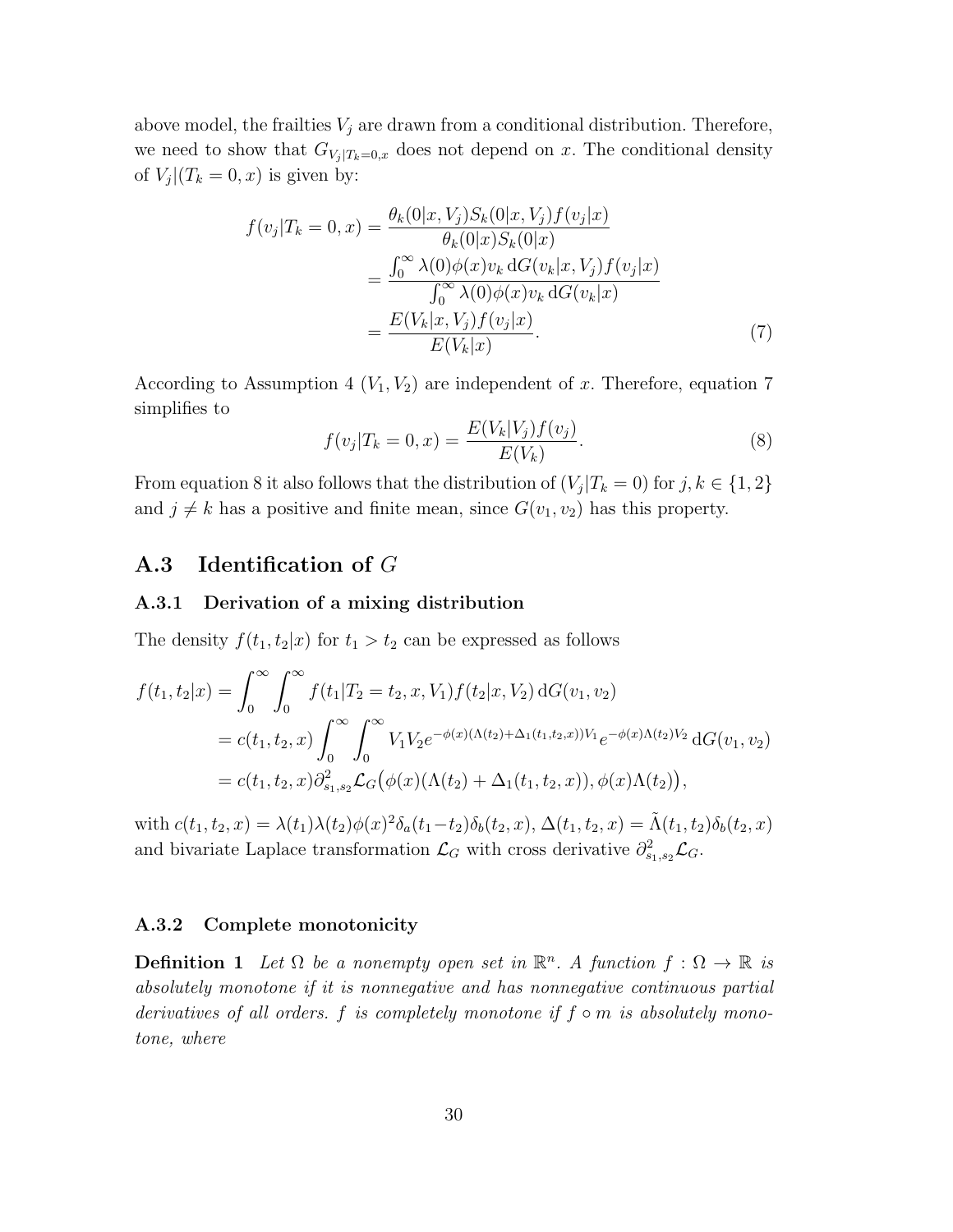$m: x \in {\omega \in \mathbb{R}^n : -\omega \in \Omega} \rightarrow -x^{21}$ 

Note, that this definition states that a function  $f$  is completely monotone if it's derivatives of all orders exist, and if these derivatives are continuous and have switching signs for each order (starting with a positive first derivative). From this definition it follows directly that if a function  $f$  is completely monotone then all derivatives of second order of f will also be completely monotone. Since the bivariate Laplace transformation  $\mathcal{L}_G(s_1, s_2)$  is known to be a completely monotone function, it directly follows from Definition 1 that the cross derivative of  $\mathcal L$  given by  $\partial_{s_1,s_2}^2 \mathcal{L}_G(s_1,s_2) = \frac{\partial^2 \mathcal{L}_G(s_1,s_2)}{\partial s_1 \partial s_2}$  $\frac{\mathcal{L}_G(s_1, s_2)}{\partial s_1 \partial s_2}$  is also completely monotone.

#### A.3.3 Tracing out the Laplace transformation

The function  $f : \mathbb{R}_+^2 \to \mathbb{R}_+^2$  is given by  $f(t_1, t_2) = (\phi(x)(\Lambda(t_2) + \Delta(t_1, t_2, x)), \phi(x)\Lambda(t_2)).$ It maps the vector  $(t_1, t_2)$  on the vector of arguments of the Laplace transformation  $(s_1, s_2)$ , with  $s_1 = \phi(x)(\Lambda(t_2) + \Delta(t_1, t_2, x))$  and  $s_2 = \phi(x)\Lambda(t_2)$ . In the following we will show that we can vary  $(t_1, t_2)$  on an open set such that  $f(t_1, t_2)$ will also attain all values in a nonempty open set. Under Assumption 5 (with  $t_1 > t_2 \ \forall \ (t_1, t_2) \in \Psi$ ) it holds that at all points  $(t_1, t_2)$  in the open set  $\Psi$  the first derivatives of  $f$  exist and are continuous and  $f$  has Jacobian

$$
J_f(t_1, t_2) = \begin{bmatrix} \phi(x)\lambda(t_1)\delta(t_1, t_2, x) & \phi(x)(\lambda(t_2) + \frac{\partial \Delta(t_1, t_2, x)}{t_2})\\ 0 & \phi(x)\lambda(t_2) \end{bmatrix}.
$$

Note, that the determinant of  $J_f$  is given by  $det(J_f(t_1, t_2)) = \phi(x)^2 \lambda(t_1) \lambda(t_2) \delta_1(t_1, t_2, x)$ , and since under Assumptions 1-4 the functions  $\phi$ ,  $\lambda$ ,  $\delta_a$ ,  $\delta_b$  can only attain strictly positive (and finite) values on  $\Psi$ , it follows that  $det(J_f(t_1, t_2)) \neq 0 \ \forall \ (t_1, t_2) \in \Psi$ . Assumption 5 assures that  $\frac{\partial \Delta(t_1,t_2,x)}{t_2}$  exists and is continuous on Ψ. Therefore, on the nonempty open set  $\Psi$  the function  $f(t_1, t_2)$  is continuously differentiable with invertible Jacobian  $J_f$ . From the Inverse-Function Theorem it directly follows that there exists an nonempty open set  $\Upsilon \subset (0,\infty)^2$  such that the function  $f(t_1, t_2)$  attains all values in  $\Upsilon$  when  $t_1$  and  $t_2$  vary over  $\Psi \subset (0, \infty)^2$ .

<sup>&</sup>lt;sup>21</sup>For  $n = 1$  this definition reduces to the familiar definitions in Widder (1946).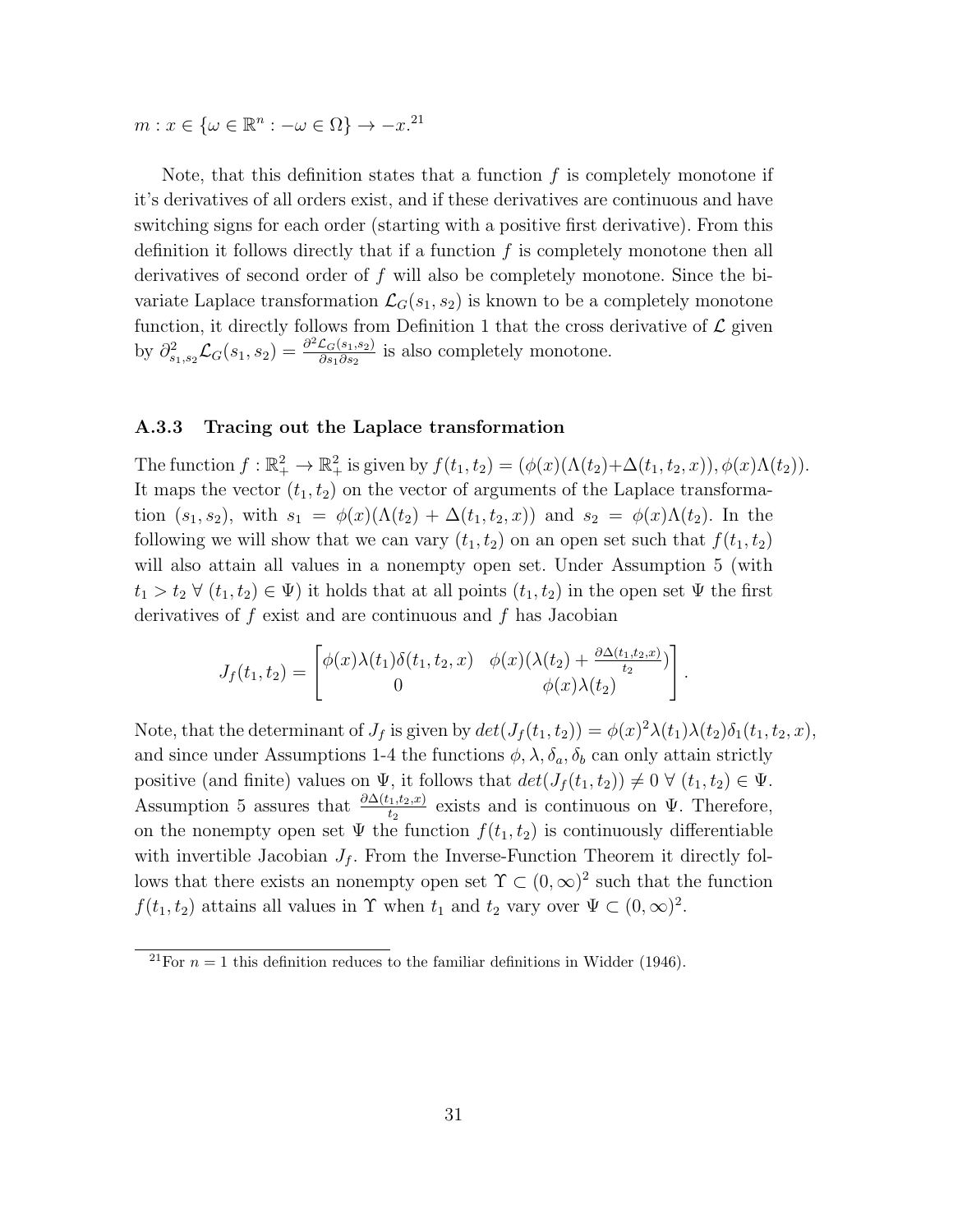# B Appendix to the derivation of the likelihood function

In the following the functional forms of  $S$ ,  $S_{t_1}$ ,  $S_{t_2}$  and  $S_{t_1,t_2}$  are derived. We start with the survival function  $S(t_1, t_2|x) = P(T_1 > t_1, T_2 > t_2|x)$ :

$$
S(t_1, t_2|x) = \begin{cases} S^*(t_1, t_1|x) - \int_{t_2}^{t_1} S_{t_2}(t_1, \tau|x) d\tau & \text{, for } t_1 \ge t_2\\ S^*(t_2, t_2|x) - \int_{t_1}^{t_2} S_{t_1}(\tau, t_2|x) d\tau & \text{, for } t_1 < t_2 \end{cases}
$$

Recall, that in the case when the first exit is not observable due to censoring we have to integrate over all possible exit times. The resulting integrals  $\int_{t_2}^{t_1} S_{t_2}(t_1, \tau | x) d\tau$  and  $\int_{t_1}^{t_2} S_{t_1}(\tau, t_2 | x) d\tau$  are approximated with numerical integration methods. Here,  $S^*(t_1, t_2|x)$  denotes the survival function in the absence of a bereavement effect

$$
S^*(t_1, t_2|x) = \iint_0^\infty P(T_1 > t_1|x, V_1) P(T_2 > t_2|x, V_2) dG(v_1, v_2)
$$
  
\n
$$
= \iiint_0^\infty e^{\phi(x)\Lambda(t_1)(\tilde{V}_0 + \tilde{V}_1)} e^{\phi(x)\Lambda(t_2)(\tilde{V}_0 + \tilde{V}_2)} dG(\tilde{v}_0) dG(\tilde{v}_1) dG(\tilde{v}_2)
$$
  
\n
$$
= \int_0^\infty e^{\phi(x)[\Lambda(t_1) + \Lambda(t_2)]\tilde{V}_0} dG(\tilde{v}_0) \int_0^\infty e^{\phi(x)\Lambda(t_1)\tilde{V}_1} dG(\tilde{v}_1) \int_0^\infty e^{\phi(x)\Lambda(t_2)\tilde{V}_2} dG(\tilde{v}_2)
$$
  
\n
$$
= (1 + \sigma^2 \phi(x)[\Lambda(t_1) + \Lambda(t_2)])^{-\frac{\rho}{\sigma^2}} (1 + \sigma^2 \phi(x)\Lambda(t_1))^{-\frac{(1-\rho)}{\sigma^2}} (1 + \sigma^2 \phi(x)\Lambda(t_2))^{-\frac{(1-\rho)}{\sigma^2}}.
$$

The equalities 2-4 follow from the assumption that  $G(v_1, v_2)$  is a Cherian bivariate Gamma distribution with independent terms  $\tilde{V}_0$ ,  $\tilde{V}_1$ ,  $\tilde{V}_2$  drawn from Gamma distributions  $\tilde{V}_0 \sim \Gamma(\rho \sigma^{-2}, \sigma^{-2})$  and  $\tilde{V}_1, \tilde{V}_2 \sim \Gamma((1 - \rho)\sigma^{-2}, \sigma^{-2})$ .

In the following  $S_{t_j}$  is derived. For this purpose we define the functions  $g_a, g_b$ and  $g_c$ 

$$
g_a(s_1, s_2, x) = 1 + \sigma^2 \phi(x) [\Lambda(s_2) + \Delta(s_1|s_2, x)]
$$
  
\n
$$
g_b(s_1, s_2, x) = 1 + \sigma^2 \phi(x) [2\Lambda(s_2) + \Delta(s_1|s_2, x)]
$$
  
\n
$$
g_c(s, x) = 1 + \sigma^2 \phi(x) \Lambda(s).
$$

with  $\Delta(s_1|s_2, x) = \int_{s_2}^{s_1} \lambda(u) \delta^t(u - s_2) \delta^{age, x}(s_2, x) du$ .

We can now derive  $S_{t_j}(t_j,t_k|x) = \frac{\partial S(t_j,t_k|x)}{\partial t_j} = -P(T_j = t_j, T_k > t_k|x)$ . Let